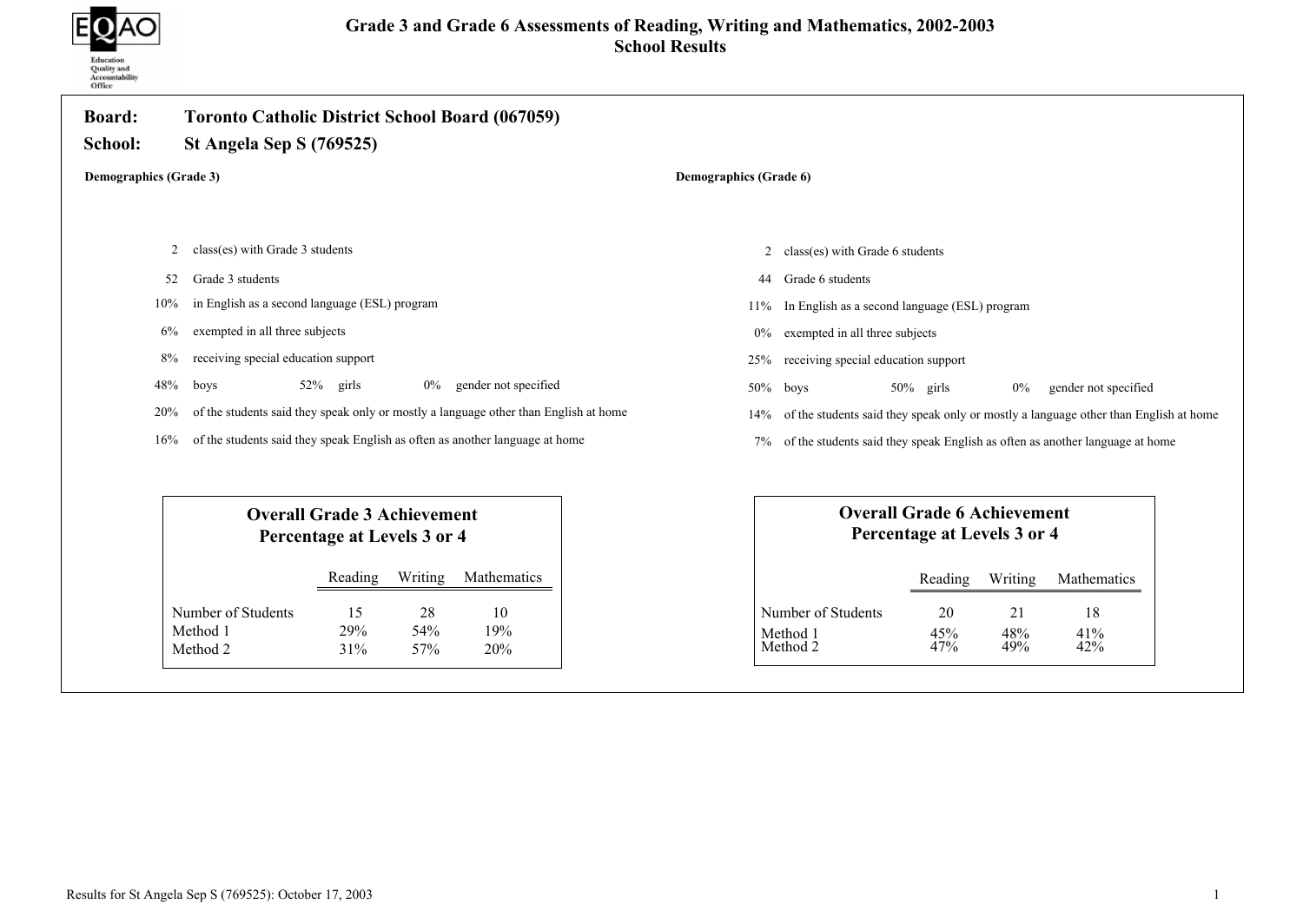# Explanation of Terms and Categories

| <b>Receiving Special</b><br><b>Education Support:</b> | designates students whose Student Information Form indicated that they had been formally identified by an Identification, Placement and<br>Review Committee, as well as students who, though not formally identified, received special education support as noted on their Individual<br>Education Plan.                                          |
|-------------------------------------------------------|---------------------------------------------------------------------------------------------------------------------------------------------------------------------------------------------------------------------------------------------------------------------------------------------------------------------------------------------------|
| Exempt:                                               | designates students who were formally exempted from participation in one or more components of the assessment.                                                                                                                                                                                                                                    |
| No data:                                              | is used when EQAO did not receive completed assessment booklets from non-exempt students.                                                                                                                                                                                                                                                         |
| NEIS:                                                 | (Not Enough Information to Score) is used when large sections of work are missing, due to student absence or for other reasons, such that a<br>level of achievement cannot be assigned for a given category, strand or overall score.                                                                                                             |
| <i>NE1:</i>                                           | (Not Enough Evidence for Level 1) is used when students have provided enough information to score but have not demonstrated enough<br>evidence of knowledge and understanding to be assigned Level 1.                                                                                                                                             |
| Levels $1-4$ :                                        | are aligned with the four-level scale used on the Provincial Report Card, which sets Level 3 as the provincial standard.                                                                                                                                                                                                                          |
| <b>Explanation of methods</b>                         |                                                                                                                                                                                                                                                                                                                                                   |
| Method 1:                                             | Data for all students in the grade are reported. Method 1 expresses the number of students in each reporting category as a percentage of all<br>students in the grade (i.e., students at the four levels of achievement and those in the <i>exempt, no data, NEIS</i> and <i>NE1</i> categories described above).                                 |
| Method 2:                                             | An alternative way of presenting the data. Method 2 expresses the distribution of results as a percentage of those students who took part in the<br>assessment (i.e., students at the four levels of achievement and those in the NEIS and NEI categories described above). Students in the exempt<br>and <i>no data</i> categories are excluded. |
| <b>Notes</b>                                          |                                                                                                                                                                                                                                                                                                                                                   |

- Gender differences may not be precise, since gender was not specified on some Student Information Forms.
- Percentages may not sum to 100, due to rounding.
- In reading and writing, the overall level of achievement is calculated using students' scores in the categories and the multiple choice component. In mathematics, the overall level of achievement is calculated using students' scores in the categories and in the multiple choice component.
- Overall scores are adjusted for year-to-year differences between assessments.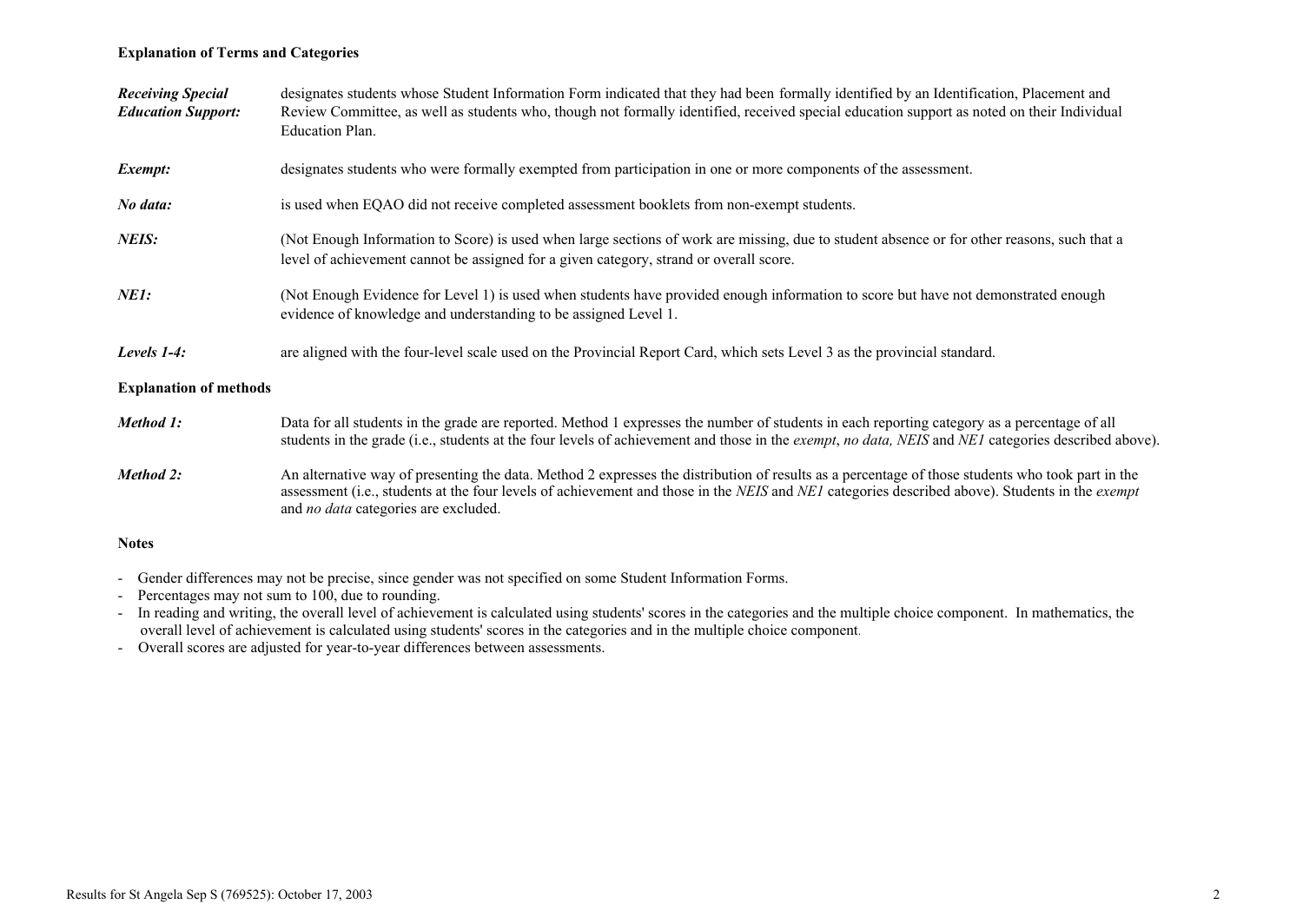# Grade 3 and Grade 6 Assessments of Reading, Writing and Mathematics, 2002-2003 School Results

# Board: Toronto Catholic District School Board (067059)

School: St Angela Sep S (769525)

Overall Level of Achievement in Reading Grade 3

Overall Level of Achievement in Writing Grade 3

|                   |                | Percentage <sup>1</sup> |             |
|-------------------|----------------|-------------------------|-------------|
|                   | Number         | Method                  | Method<br>2 |
| Exempt            | 4              | 8%                      | N/A         |
| No Data           | 0              | 0%                      | N/A         |
| NEIS <sup>2</sup> | 3              | 6%                      | 6%          |
| NE1 <sup>3</sup>  | 0              | $0\%$                   | 0%          |
| Level 1           |                | 13%                     | 15%         |
| Level 2           | 23             | 44%                     | 48%         |
| Level 3           | 13             | 25%                     | 27%         |
| Level 4           | $\overline{2}$ | 4%                      | 4%          |

|                  |                | Percentage <sup>1</sup> |             |
|------------------|----------------|-------------------------|-------------|
|                  | Number         | Method                  | Method<br>2 |
| Exempt           | 3              | 6%                      | N/A         |
| No Data          | 0              | 0%                      | N/A         |
| NEIS $^2$        | $\overline{2}$ | 4%                      | 4%          |
| NE1 <sup>3</sup> | O              | 0%                      | 0%          |
| Level 1          | 3              | 6%                      | 6%          |
| Level 2          | 16             | 31%                     | 33%         |
| Level 3          | 27             | 52%                     | 55%         |
| Level 4          |                | 2%                      | 2%          |

#### Overall Level of Achievement in Mathematics Grade 3

|                   |                | Percentage <sup>1</sup> |             |
|-------------------|----------------|-------------------------|-------------|
|                   | Number         | Method                  | Method<br>2 |
| Exempt            | 3              | 6%                      | N/A         |
| No Data           | 0              | 0%                      | N/A         |
| NEIS <sup>2</sup> |                | 2%                      | 2%          |
| NE1 <sup>3</sup>  |                | 0%                      | $0\%$       |
| Level 1           | 12             | 23%                     | 24%         |
| Level 2           | 26             | 50%                     | 53%         |
| Level 3           | 8              | 15%                     | 16%         |
| Level 4           | $\overline{2}$ | 4%                      | 4%          |

#### Overall Level of Achievement in Reading Grade 6

|                   |          | Percentage <sup>1</sup> |        |
|-------------------|----------|-------------------------|--------|
|                   | Number   | Method                  | Method |
| Exempt            | $\theta$ | 0%                      | N/A    |
| No Data           |          | 2%                      | N/A    |
| NEIS <sup>2</sup> | 5        | 11%                     | 12%    |
| NE1 <sup>3</sup>  | 0        | 0%                      | 0%     |
| Level 1           | 8        | 18%                     | 19%    |
| Level 2           | 10       | 23%                     | 23%    |
| Level 3           | 19       | 43%                     | 44%    |
| Level 4           |          | 2%                      | 2%     |

#### Overall Level of Achievement in Writing Grade 6

|    | Percentage <sup>1</sup> |        |
|----|-------------------------|--------|
|    | Method                  | Method |
|    |                         |        |
| 0  | 0%                      | N/A    |
|    | 2%                      | N/A    |
| 4  | 9%                      | 9%     |
| 0  | 0%                      | 0%     |
| 3  | 7%                      | 7%     |
| 15 | 34%                     | 35%    |
| 18 | 41%                     | 42%    |
| 3  | 7%                      | 7%     |
|    | Number                  |        |

#### Overall Level of Achievement in Mathematics Grade 6

|                  |                    | Percentage <sup>1</sup> |        |
|------------------|--------------------|-------------------------|--------|
|                  | Number             | Method                  | Method |
|                  |                    |                         |        |
| Exempt           | $\Omega$           | 0%                      | N/A    |
| No Data          |                    | 2%                      | N/A    |
| NEIS $^2$        | $\mathbf{\hat{z}}$ | 7%                      | 7%     |
| NE1 <sup>3</sup> | O                  | 0%                      | 0%     |
| Level 1          | 10                 | 23%                     | $23\%$ |
| Level 2          | 12                 | 27%                     | 28%    |
| Level 3          | 16                 | 36%                     | 37%    |
| Level 4          | $\overline{2}$     | 5%                      | 5%     |
|                  |                    |                         |        |

<sup>1</sup> Percentages may not sum to 100 due to rounding.

<sup>2</sup> Not Enough Information to Score

<sup>3</sup> Not Enough Evidence for Level 1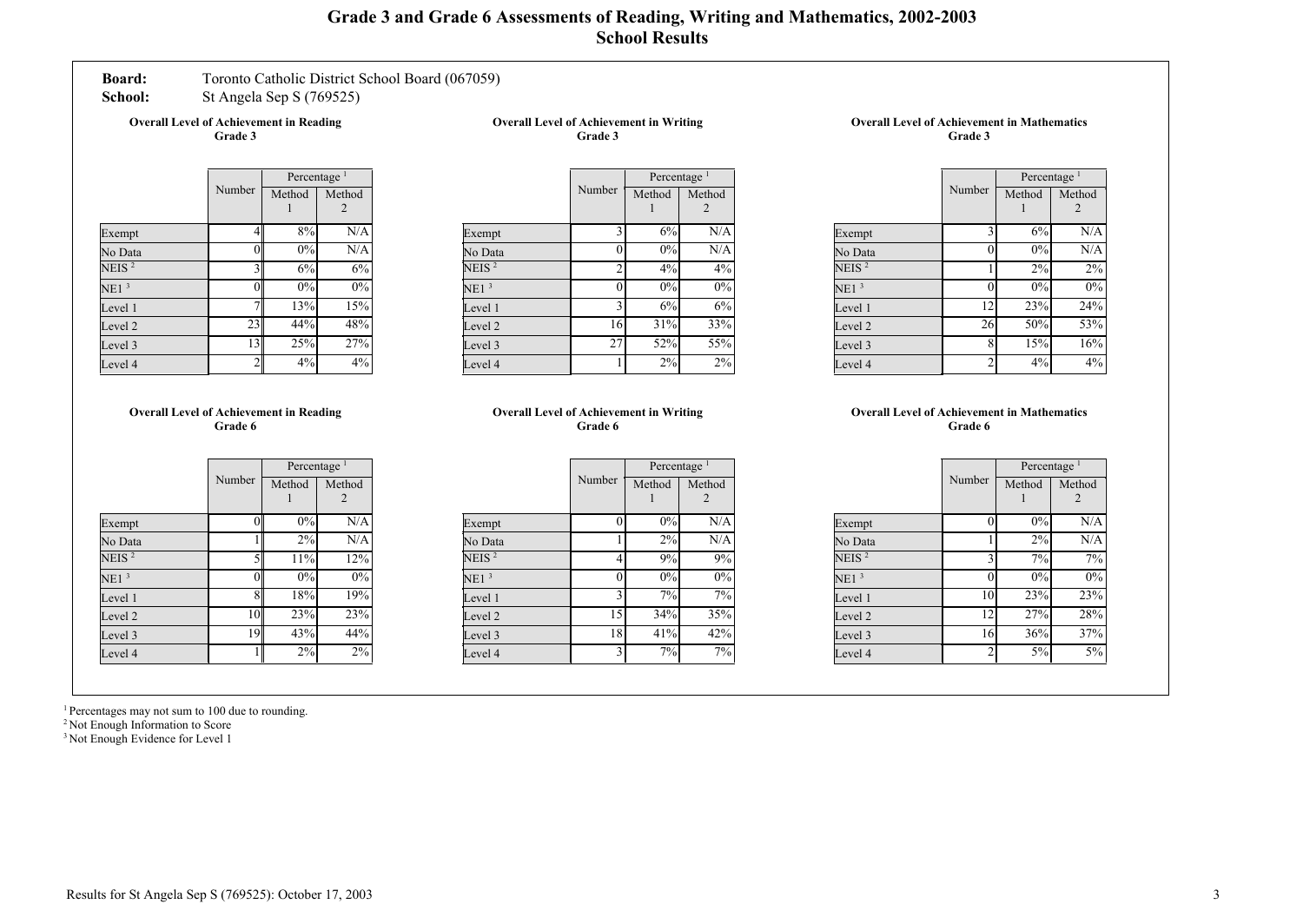# Grade 3 Results: Detailed Overall Achievement

# Reading Overall, Method 1

|                  | School<br>Results<br>$#=52$ | Board<br>Results<br>$\#=6914$ | Provincial<br>Results<br>#=138 198 |
|------------------|-----------------------------|-------------------------------|------------------------------------|
| Exempt           | 8%                          | 6%                            | 6%                                 |
| No Data          | 0%                          | $1\%$                         | 1%                                 |
| $\rm NEIS$ $^1$  | 6%                          | 6%                            | 8%                                 |
| NE1 <sup>2</sup> | 0%                          | $\overline{<}1\%$             | $\overline{<}1\%$                  |
| Level 1          | 13%                         | 10%                           | 8%                                 |
| Level 2          | 44%                         | 27%                           | 28%                                |
| Level 3          | 25%                         | 44%                           | 45%                                |
| Level 4          | 4%                          | 5%                            | 5%                                 |

# Writing Overall, Method 1

|                   | School<br>Results<br>$#=52$ | Board<br>Results<br>$#=6914$ | Provincial<br>Results<br>$\#=138$ 198 |
|-------------------|-----------------------------|------------------------------|---------------------------------------|
| Exempt            | 6%                          | 6%                           | $5\%$                                 |
| No Data           | 0%                          | $2\%$                        | $1\%$                                 |
| NEIS <sup>1</sup> | 4%                          | 3%                           | 4%                                    |
| NE1 <sup>2</sup>  | $0\%$                       | $\overline{<}1\%$            | $\overline{<}1\%$                     |
| Level 1           | 6%                          | 2%                           | 2%                                    |
| Level 2           | 31%                         | 30%                          | 33%                                   |
| Level 3           | 52%                         | 49%                          | 48%                                   |
| Level 4           | 2%                          | 9%                           | 8%                                    |

# Mathematics Overall, Method 1

|                  | School<br>Results<br>$#=52$ | Board<br>Results<br>$\#=7033$ | Provincial<br>Results<br>$\#=140\,860$ |
|------------------|-----------------------------|-------------------------------|----------------------------------------|
| Exempt           | 6%                          | 5%                            | 4%                                     |
| No Data          | 0%                          | $1\%$                         | $1\%$                                  |
| $NEIS$ $^{1}$    | 2%                          | 5%                            | 7%                                     |
| NE1 <sup>2</sup> | 0%                          | <1%                           | $<1\%$                                 |
| Level 1          | 23%                         | 6%                            | 4%                                     |
| Level 2          | 50%                         | 28%                           | 27%                                    |
| Level 3          | 15%                         | 46%                           | 47%                                    |
| Level 4          | 4%                          | 8%                            | 10%                                    |

# Reading Overall, Method 2

|                   | School<br>Results<br>$#=48$ | Board<br>Results<br>$\#=6396$ | Provincial<br>Results<br>$\#=129008$ |
|-------------------|-----------------------------|-------------------------------|--------------------------------------|
| NEIS <sup>1</sup> | 6%                          | 7%                            | 8%                                   |
| NE1 <sup>2</sup>  | 0%                          | $\overline{<}1\%$             | $\overline{<}1\%$                    |
| Level 1           | 15%                         | 11%                           | 9%                                   |
| Level 2           | 48%                         | 29%                           | 30%                                  |
| Level 3           | 27%                         | 48%                           | 48%                                  |
| Level 4           | 4%                          | 5%                            | 5%                                   |

<sup>1</sup> Not Enough Information to Score

<sup>2</sup> Not Enough Evidence for Level 1

# Writing Overall, Method 2

|                   | School<br>Results<br>$#=49$ | Board<br>Results<br>$#=6412$ | Provincial<br>Results<br>$\#=129661$ |
|-------------------|-----------------------------|------------------------------|--------------------------------------|
| NEIS <sup>1</sup> | 4%                          | 3%                           | $4\%$                                |
| NE1 <sup>2</sup>  | 0%                          | $\overline{<}1\%$            | $<1\%$                               |
| Level 1           | 6%                          | 2%                           | $2\%$                                |
| Level 2           | 33%                         | $32\sqrt{6}$                 | 36%                                  |
| Level 3           | 55%                         | 53%                          | 51%                                  |
| Level 4           | 2%                          | 10%                          | 8%                                   |

|                   | School<br>Results<br>$#=49$ | Board<br>Results<br>$#=6552$ | Provincial<br>Results<br>$\#=133214$ |
|-------------------|-----------------------------|------------------------------|--------------------------------------|
| NEIS <sup>1</sup> | 2%                          | 6%                           | 7%                                   |
| NE1 <sup>2</sup>  | $0\%$                       | $\overline{<}1\%$            | $\sqrt{-1\%}$                        |
| Level 1           | 24%                         | 6%                           | 5%                                   |
| Level 2           | 53%                         | 30%                          | 28%                                  |
| Level 3           | 16%                         | 49%                          | 50%                                  |
| Level 4           | 4%                          | 8%                           | 10%                                  |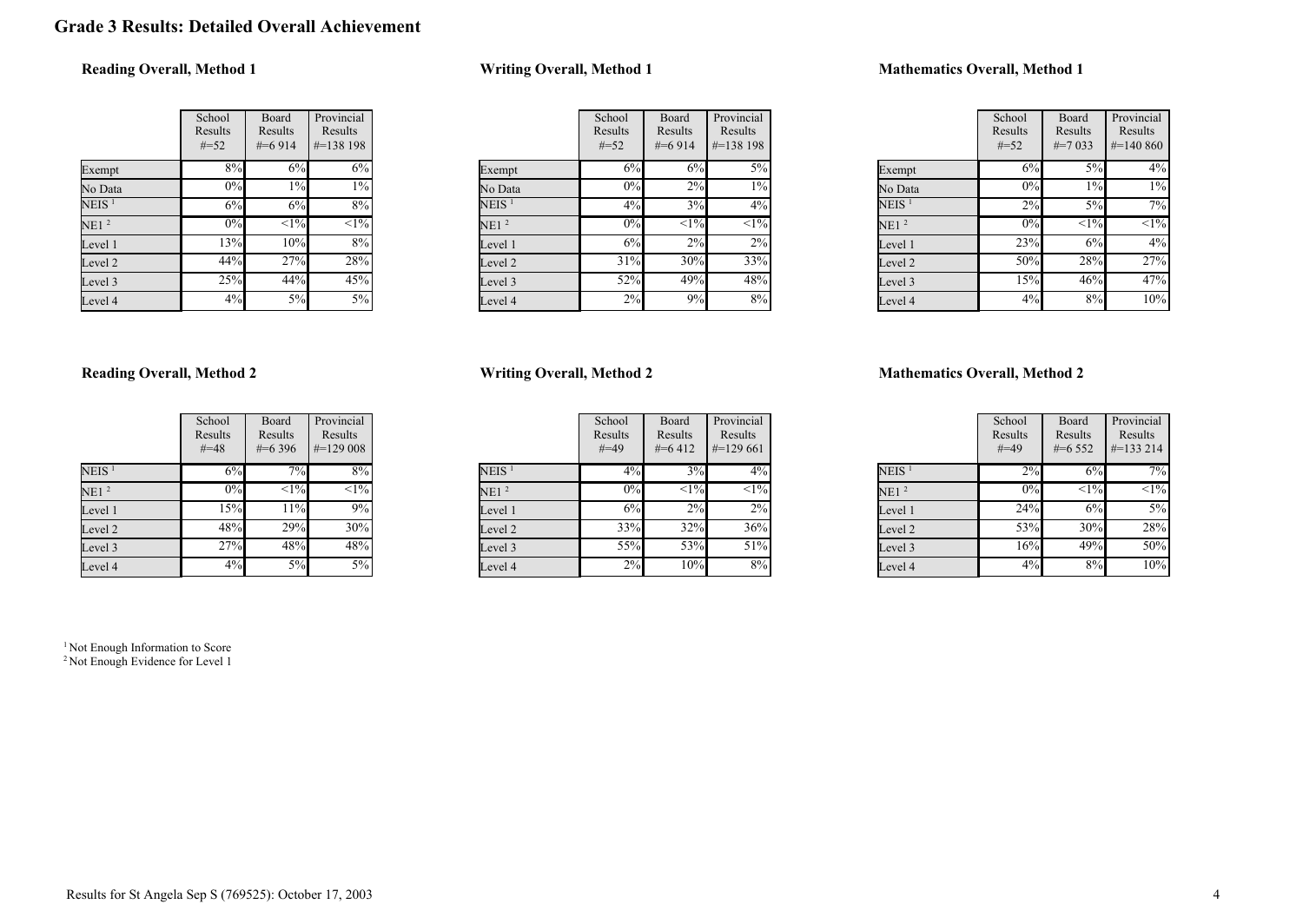# Grade 6 Results: Detailed Overall Achievement

# Reading Overall, Method 1

|                  | School<br>Results<br>$#=44$ | Board<br>Results<br>$\#$ =6899 | Provincial<br>Results<br>$\#$ =144 676 |
|------------------|-----------------------------|--------------------------------|----------------------------------------|
| Exempt           | $0\%$                       | 5%                             | 4%                                     |
| No Data          | 2%                          | $1\%$                          | 1%                                     |
| $\rm NEIS$ $^1$  | 11%                         | 5%                             | 5%                                     |
| NE1 <sup>2</sup> | 0%                          | $\overline{<}1\%$              | $\overline{<}1\%$                      |
| Level 1          | 18%                         | 7%                             | 7%                                     |
| Level 2          | 23%                         | 25%                            | 27%                                    |
| Level 3          | 43%                         | 47%                            | 47%                                    |
| Level 4          | 2%                          | 10%                            | 9%                                     |

# Writing Overall, Method 1

|                   | School<br>Results<br>$#=44$ | Board<br>Results<br>#=6899 | Provincial<br>Results<br>$\#=144\,676$ |
|-------------------|-----------------------------|----------------------------|----------------------------------------|
| Exempt            | 0%                          | 5%                         | $4\%$                                  |
| No Data           | 2%                          | $1\%$                      | $1\%$                                  |
| NEIS <sup>1</sup> | 9%                          | 3%                         | 3%                                     |
| NE1 <sup>2</sup>  | 0%                          | 0%                         | $\overline{<}1\%$                      |
| Level 1           | 7%                          | 4%                         | $5\%$                                  |
| Level 2           | 34%                         | 30%                        | 33%                                    |
| Level 3           | 41%                         | 47%                        | 43%                                    |
| Level 4           | 7%                          | 11%                        | 10%                                    |

# Mathematics Overall, Method 1

|                   | School<br>Results<br>$#=44$ | Board<br>Results<br>$#=6899$ | Provincial<br>Results<br>$#=144676$ |
|-------------------|-----------------------------|------------------------------|-------------------------------------|
| Exempt            | $0\%$                       | 5%                           | 4%                                  |
| No Data           | 2%                          | $1\%$                        | $1\%$                               |
| NEIS <sup>1</sup> | 7%                          | 6%                           | 6%                                  |
| NE1 <sup>2</sup>  | $0\%$                       | $<1\%$                       | $<1\%$                              |
| Level 1           | 23%                         | 10%                          | 8%                                  |
| Level 2           | 27%                         | 27%                          | 28%                                 |
| Level 3           | 36%                         | 38%                          | 41%                                 |
| Level 4           | 5%                          | 13%                          | 12%                                 |

# Reading Overall, Method 2

|                   | School<br>Results<br>$#=43$ | Board<br>Results<br>$\#=6501$ | Provincial<br>Results<br>$\# = 137483$ |
|-------------------|-----------------------------|-------------------------------|----------------------------------------|
| NEIS <sup>1</sup> | 12%                         | 5%                            | 6%                                     |
| NE1 <sup>2</sup>  | 0%                          | $<1\%$                        | $\sqrt{1\%}$                           |
| Level 1           | 19%                         | 7%                            | 7%                                     |
| Level 2           | 23%                         | 27%                           | 29%                                    |
| Level 3           | 44%                         | 50%                           | 49%                                    |
| Level 4           | 2%                          | 11%                           | 9%                                     |

<sup>1</sup> Not Enough Information to Score <sup>2</sup> Not Enough Evidence for Level 1

# Writing Overall, Method 2

|                   | School<br>Results<br>$#=43$ | Board<br>Results<br>$#=6512$ | Provincial<br>Results<br>$\#=137451$ |
|-------------------|-----------------------------|------------------------------|--------------------------------------|
| NEIS <sup>1</sup> | 9%                          | 3%                           | 3%                                   |
| NE1 <sup>2</sup>  | 0%                          | 0%                           | $\leq$ 1%                            |
| Level 1           | 7%                          | 4%                           | $5\%$                                |
| Level 2           | 35%                         | $31\%$                       | 35%                                  |
| Level 3           | 42%                         | 50%                          | 46%                                  |
| Level 4           | 7%                          | 11%                          | 11%                                  |

|                   | School<br>Results<br>$#=43$ | Board<br>Results<br>$#=6518$ | Provincial<br>Results<br>$\#$ =137 759 |
|-------------------|-----------------------------|------------------------------|----------------------------------------|
| NEIS <sup>1</sup> | 7%                          | 7%                           | 7%                                     |
| NE1 <sup>2</sup>  | $0\%$                       | $\leq$ 1%                    | $\sqrt{1\%}$                           |
| Level 1           | 23%                         | 11%                          | 8%                                     |
| Level 2           | 28%                         | 28%                          | 29%                                    |
| Level 3           | 37%                         | 40%                          | 43%                                    |
| Level 4           | 5%                          | 14%                          | 13%                                    |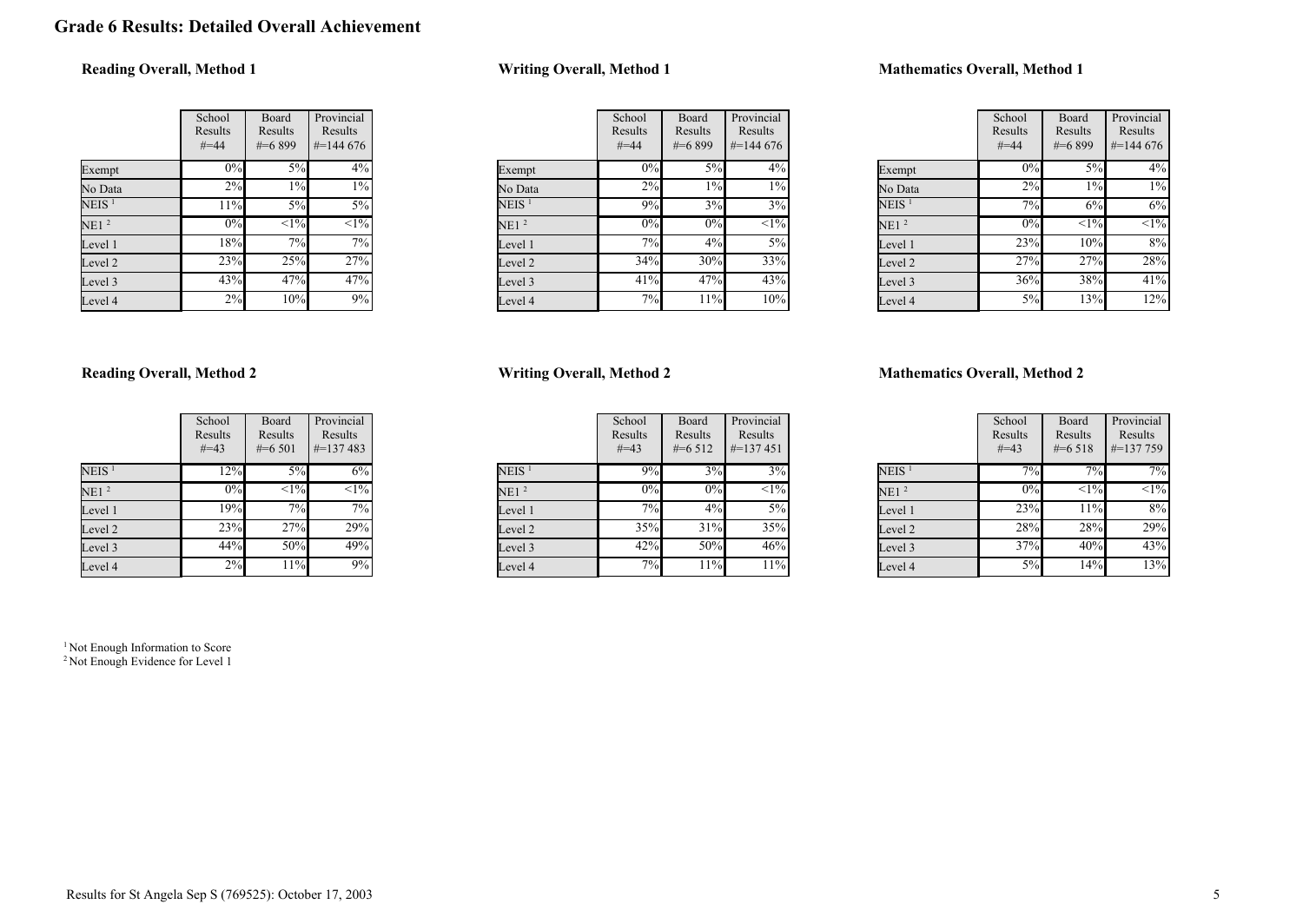# Grade 3 Achievement Results by Contextual Factors

#### Reading Overall, Method 1

|                   | <b>School Results</b> |                          | <b>Board Results</b> |                           | <b>Provincial Results</b> |                             |  |
|-------------------|-----------------------|--------------------------|----------------------|---------------------------|---------------------------|-----------------------------|--|
|                   | Girls<br>$#=27$       | <b>Boys</b><br>$\# = 25$ | Girls<br>$\#=3,402$  | <b>Boys</b><br>$\#=3,491$ | Girls<br>$\#$ =66 564     | <b>Boys</b><br>$\# = 70888$ |  |
| Exempt            |                       |                          | $5\%$                | 7%                        | $4\%$                     | 7%                          |  |
| No Data           | 0%                    | 0%                       | $1\%$                | $1\%$                     | $1\%$                     | $1\%$                       |  |
| $\mathrm{NEIS}^1$ |                       |                          | $5\%$                | 7%                        | 6%                        | 9%                          |  |
| NE1 <sup>2</sup>  | 0%                    | $0\%$                    |                      | 0%                        | <1%                       | <1%                         |  |
| Level 1           |                       | 20%                      | 9%                   | 12%                       | 7%                        | 9%                          |  |
| Level 2           | 41%                   | 48%                      | 24%                  | 30%                       | 26%                       | 30%                         |  |
| Level 3           | 33%                   | 16%                      | 50%                  | 39%                       | 49%                       | 41%                         |  |
| Level 4           |                       | 0%                       | 7%                   | 3%                        | 6%                        | 3%                          |  |

| Provincial Results |                               |                   | <b>School Results</b><br><b>Board Results</b> |             | <b>Provincial Results</b> |             |              |             |
|--------------------|-------------------------------|-------------------|-----------------------------------------------|-------------|---------------------------|-------------|--------------|-------------|
| irls               | <b>Boys</b>                   |                   | Girls                                         | <b>Boys</b> | Girls                     | <b>Boys</b> | Girls        | <b>Boys</b> |
| 6 5 6 4            | $\# = 70.888$                 |                   | $#=26$                                        | $#=22$      | $\#=3,205$                | $\#=3$ 180  | $\#=63\,266$ | $\#=65$ 197 |
|                    |                               |                   |                                               |             |                           |             |              |             |
| 4%                 | $\overline{7\%}$ <sub>1</sub> | NEIS <sup>1</sup> |                                               |             | $5\%$                     | 8%          | $7\%$        | 10%         |
| $1\%$              | $1\%$                         | NE1 <sup>2</sup>  | 0%                                            | 0%          |                           | 0%          | <1%          | $<1\%$      |
| 6%                 | 9%                            | Level 1           |                                               | 23%         | 10%                       | 13%         | 8%           | 10%         |
| <1%                | $<$ 1% $ $                    | Level 2           | 42%                                           | 55%         | 25%                       | 33%         | 27%          | 32%         |
| 7%                 | 9%                            | Level 3           | 35%                                           | 18%         | 53%                       | 43%         | 52%          | 45%         |
| 26%                | 30%                           | Level 4           |                                               | 0%          | $7\%$                     | 3%          | 7%           | 3%          |

# Writing Overall, Method 1

|                   | <b>School Results</b> |                          | <b>Board Results</b> |                           | <b>Provincial Results</b> |                              |  |
|-------------------|-----------------------|--------------------------|----------------------|---------------------------|---------------------------|------------------------------|--|
|                   | Girls<br>$#=27$       | <b>Boys</b><br>$\# = 25$ | Girls<br>$\#=3,402$  | <b>Boys</b><br>$\#=3$ 491 | Girls<br>$\#$ =66 564     | <b>Boys</b><br>$\# = 70.888$ |  |
| Exempt            |                       |                          | 4%                   | 7%                        | 4%                        | $7\%$                        |  |
| No Data           | 0%                    | 0%                       | $1\%$                | $1\%$                     | $1\%$                     | $1\%$                        |  |
| NEIS <sup>1</sup> |                       | 0%                       | 2%                   | 4%                        | 3%                        | 4%                           |  |
| NE1 <sup>2</sup>  | 0%                    | 0%                       |                      |                           | <1%                       | <1%                          |  |
| Level 1           |                       |                          | $1\%$                | 2%                        | $1\%$                     | 2%                           |  |
| Level 2           | 19%                   | 44%                      | 24%                  | 36%                       | 27%                       | 39%                          |  |
| Level 3           | 63%                   | 40%                      | 54%                  | 44%                       | 53%                       | 42%                          |  |
| Level 4           |                       | 0%                       | 13%                  | 6%                        | 11%                       | $5\%$                        |  |

# Writing Overall, Method 2

Reading Overall, Method 2

Results by Gender\*

| <b>Provincial Results</b> |                              |                   | <b>School Results</b> |                       | <b>Board Results</b> |                           | <b>Provincial Results</b> |                           |
|---------------------------|------------------------------|-------------------|-----------------------|-----------------------|----------------------|---------------------------|---------------------------|---------------------------|
| irls<br>6 5 6 4           | <b>Boys</b><br>$\# = 70.888$ |                   | Girls<br>$#=26$       | <b>Boys</b><br>$#=23$ | Girls<br>$\#=3208$   | <b>Boys</b><br>$\#=3$ 193 | Girls<br>$\#=63\,556$     | <b>Boys</b><br>$\#=65553$ |
| 4%                        | $7\overline{\%}$             | NEIS <sup>1</sup> |                       | 0%                    | 3%                   | 4%                        | 3%                        | $4\%$                     |
| $1\%$                     | $1\%$                        | NE1 <sup>2</sup>  | 0%                    | 0%                    |                      |                           | <1%                       | <1%                       |
| 3%                        | $4\%$                        | Level 1           |                       |                       | $1\%$                | 2%                        | $1\%$                     | $2\%$                     |
| <1%                       | $<1\%$                       | Level 2           | 19%                   | 48%                   | 25%                  | 40%                       | 29%                       | 42%                       |
| $1\%$                     | 2%                           | Level 3           | 65%                   | 43%                   | 58%                  | 48%                       | 56%                       | 46%                       |
| 27%                       | 39%                          | Level 4           |                       | 0%                    | 13%                  | 6%                        | $11\%$                    | 5%                        |

#### Mathematics Overall, Method 1

|                   | <b>School Results</b> |                       | <b>Board Results</b> |                           | <b>Provincial Results</b> |                           |  |
|-------------------|-----------------------|-----------------------|----------------------|---------------------------|---------------------------|---------------------------|--|
|                   | Girls<br>$#=27$       | <b>Boys</b><br>$#=25$ | Girls<br>$\#=3469$   | <b>Boys</b><br>$\#=3$ 543 | Girls<br>$\# = 68142$     | <b>Boys</b><br>$\#=71956$ |  |
| Exempt            |                       |                       | $4\%$                | 7%                        | 3%                        | $5\%$                     |  |
| No Data           | 0%                    | 0%                    | $1\%$                | $1\%$                     | $1\%$                     | $1\%$                     |  |
| $\mathrm{NEIS}^1$ | 0%                    |                       | 5%                   | $5\%$                     | 6%                        | 7%                        |  |
| NE1 <sup>2</sup>  | 0%                    | 0%                    | 0%                   |                           | <1%                       | <1%                       |  |
| Level 1           | 33%                   |                       | 6%                   | 6%                        | $4\%$                     | 4%                        |  |
| Level 2           | 41%                   | 60%                   | 27%                  | 29%                       | 27%                       | 27%                       |  |
| Level 3           | 15%                   | 16%                   | 48%                  | 45%                       | 48%                       | 46%                       |  |
| Level 4           |                       | 0%                    | 8%                   | 7%                        | 10%                       | 9%                        |  |

#### Mathematics Overall, Method 2

| <b>Provincial Results</b> |                           |                   |                 | <b>School Results</b><br><b>Board Results</b> |                    |                          | <b>Provincial Results</b> |                           |
|---------------------------|---------------------------|-------------------|-----------------|-----------------------------------------------|--------------------|--------------------------|---------------------------|---------------------------|
| irls<br>8 1 4 2           | <b>Boys</b><br>$\#=71956$ |                   | Girls<br>$#=26$ | <b>Boys</b><br>$#=23$                         | Girls<br>$\#=3280$ | <b>Boys</b><br>$\#=3260$ | Girls<br>$\#=65271$       | <b>Boys</b><br>$\#=67367$ |
| 3%                        | $5\%$                     | NEIS <sup>1</sup> | 0%              |                                               | 6%                 | 6%                       | $7\%$                     | $7\overline{\%}$          |
| $1\%$                     | $1\%$                     | NE1 <sup>2</sup>  | 0%              | 0%                                            | 0%                 |                          | <1%                       | $<1\%$                    |
| 6%                        | 7%1                       | Level 1           | 35%             |                                               | 6%                 | 7%                       | 4%                        | 5%                        |
| <1%                       | $<$ 1% $ $                | Level 2           | 42%             | 65%                                           | 29%                | 31%                      | 28%                       | 29%                       |
| 4%                        | $4\%$                     | Level 3           | 15%             | 17%                                           | 50%                | 49%                      | 50%                       | 50%                       |
| 27%                       | 27%                       | Level 4           |                 | 0%                                            | 9%                 | 8%                       | 11%                       | 10%                       |

<sup>1</sup> Not Enough Information to Score

\* Results by gender include only students for whom gender data were available.

<sup>2</sup> Not Enough Evidence for Level 1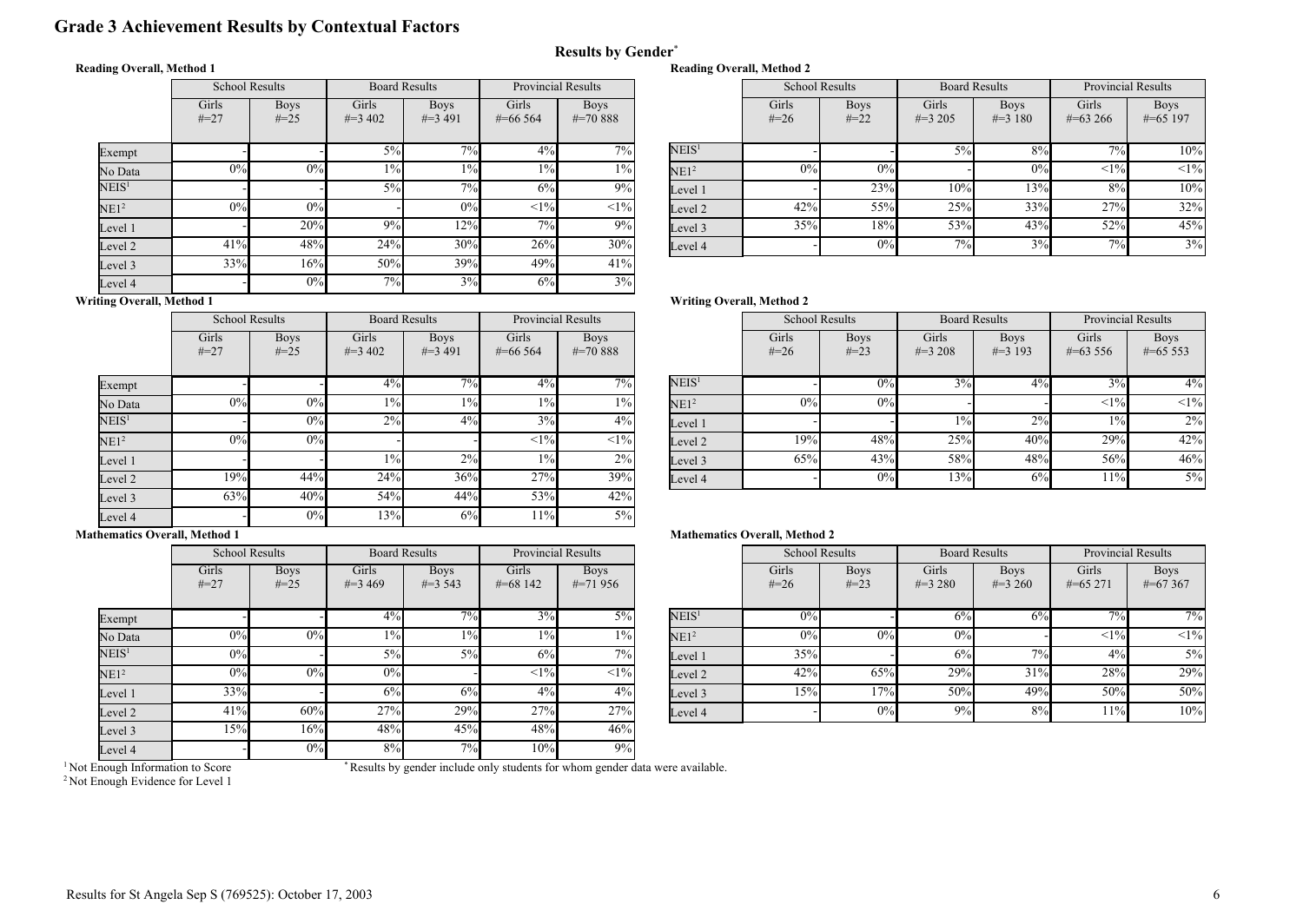# Grade 3 Achievement Results by Contextual Factors, cont'd

#### Results by English as a Second Language/English Literacy Development Reading Overall, Method 2

## Reading Overall, Method 1

|                   | <b>School Results</b>              |                                 | <b>Board Results</b>               |                                    | <b>Provincial Results</b>        |                                      |  |
|-------------------|------------------------------------|---------------------------------|------------------------------------|------------------------------------|----------------------------------|--------------------------------------|--|
|                   | In<br><b>ESL/ELD</b><br>$\# = n/a$ | All Other<br>Students<br>$#=47$ | In<br><b>ESL/ELD</b><br>$\# = 213$ | All Other<br>Students<br>$\#=6701$ | In<br><b>ESL/ELD</b><br>$#=7479$ | All Other<br>Students<br>$\#=130719$ |  |
| Exempt            |                                    |                                 | 42%                                | 5%                                 | 21%                              | 5%                                   |  |
| No Data           |                                    | 0%                              | 4%                                 | $1\%$                              | $1\%$                            | $1\%$                                |  |
| $\mathrm{NEIS}^1$ |                                    |                                 | $4\%$                              | 6%                                 | 7%                               | 8%                                   |  |
| NE1 <sup>2</sup>  |                                    | 0%                              | 0%                                 |                                    |                                  | $<1\%$                               |  |
| Level 1           |                                    | 13%                             | 14%                                | 10%                                | 14%                              | 8%                                   |  |
| Level 2           |                                    | 45%                             | 21%                                | 27%                                | 31%                              | 28%                                  |  |
| Level 3           |                                    | 28%                             | 15%                                | 45%                                | 24%                              | 46%                                  |  |
| Level 4           |                                    |                                 |                                    | $5\%$                              | $1\%$                            | $5\%$                                |  |

| <b>Provincial Results</b> |                                               |                   | <b>School Results</b>                      |                                   | <b>Board Results</b>                       |                                   | <b>Provincial Results</b>                      |                                        |
|---------------------------|-----------------------------------------------|-------------------|--------------------------------------------|-----------------------------------|--------------------------------------------|-----------------------------------|------------------------------------------------|----------------------------------------|
| In<br>/ELD<br>7479        | All Other<br><b>Students</b><br>$\#$ =130 719 |                   | <sub>In</sub><br><b>ESL/ELD</b><br>$#=n/a$ | All Other<br>Students<br>$# = 44$ | <sub>In</sub><br><b>ESL/ELD</b><br>$#=114$ | All Other<br>Students<br>$#=6282$ | <sub>1</sub> n<br><b>ESL/ELD</b><br>$\#=5$ 795 | All Other<br>Students<br>$\#$ =123 213 |
| 21%                       | $5\%$                                         | NEIS <sup>1</sup> |                                            |                                   | $7\%$                                      | $7\%$                             | 9%                                             | 8%                                     |
| $1\%$                     | $1\%$                                         | NE1 <sup>2</sup>  |                                            | 0%                                | 0%                                         |                                   |                                                | <1%                                    |
| 7%                        | 8%                                            | Level 1           |                                            | 14%                               | 26%                                        | 11%                               | 18%                                            | 8%                                     |
|                           | $<1\%$                                        | Level 2           |                                            | 48%                               | 39%                                        | 29%                               | 40%                                            | 29%                                    |
| 14%                       | 8%                                            | Level 3           |                                            | 30%                               | 27%                                        | 48%                               | 31%                                            | 49%                                    |
| 31%                       | 28%                                           | Level 4           |                                            |                                   |                                            | 5%                                | $1\%$                                          | $5\%$                                  |

# Writing Overall, Method 1

|                   | <b>School Results</b>               |                                   | <b>Board Results</b>                           |                                           | <b>Provincial Results</b>           |                                      |  |
|-------------------|-------------------------------------|-----------------------------------|------------------------------------------------|-------------------------------------------|-------------------------------------|--------------------------------------|--|
|                   | ln.<br><b>ESL/ELD</b><br>$\# = n/a$ | All Other<br>Students<br>$# = 47$ | <sub>1</sub> n<br><b>ESL/ELD</b><br>$\# = 213$ | All Other<br><b>Students</b><br>$\#=6701$ | In<br><b>ESL/ELD</b><br>$\# = 7479$ | All Other<br>Students<br>$\#=130719$ |  |
| Exempt            |                                     |                                   | 40%                                            | $5\%$                                     | 20%                                 | $4\%$                                |  |
| No Data           |                                     | 0%                                | 4%                                             | $1\%$                                     | $1\%$                               | $1\%$                                |  |
| NEIS <sup>1</sup> |                                     |                                   | 3%                                             | 3%                                        | 4%                                  | 4%                                   |  |
| NE1 <sup>2</sup>  |                                     | 0%                                | 0%                                             | $<1\%$                                    | <1%                                 | $<1\%$                               |  |
| Level 1           |                                     |                                   | 3%                                             | $1\%$                                     | 2%                                  | $2\%$                                |  |
| Level 2           |                                     | 30%                               | 29%                                            | 30%                                       | 39%                                 | 33%                                  |  |
| Level 3           |                                     | 57%                               | 18%                                            | 50%                                       | 31%                                 | 49%                                  |  |
| Level 4           |                                     |                                   | 2%                                             | 9%                                        | 3%                                  | 8%                                   |  |

# Mathematics Overall, Method 1

|                   |                                  | <b>School Results</b>                    | <b>Board Results</b>                          |                                    | <b>Provincial Results</b>         |                                        |  |
|-------------------|----------------------------------|------------------------------------------|-----------------------------------------------|------------------------------------|-----------------------------------|----------------------------------------|--|
|                   | In.<br><b>ESL/ELD</b><br>$#=n/a$ | All Other<br><b>Students</b><br>$# = 47$ | <sub>In</sub><br><b>ESL/ELD</b><br>$\# = 215$ | All Other<br>Students<br>$\#=6818$ | In<br><b>ESL/ELD</b><br>$\#=7491$ | All Other<br>Students<br>$\#$ =133 369 |  |
| Exempt            |                                  |                                          | 38%                                           | 4%                                 | 17%                               | 4%                                     |  |
| No Data           |                                  | 0%                                       | 3%                                            | $1\%$                              | $1\%$                             | $1\%$                                  |  |
| NEIS <sup>1</sup> |                                  |                                          | 5%                                            | 5%                                 | 5%                                | 7%                                     |  |
| NE1 <sup>2</sup>  |                                  | $0\%$                                    | 0%                                            |                                    |                                   | $<1\%$                                 |  |
| Level 1           |                                  | 21%                                      | 8%                                            | 6%                                 | 7%                                | 4%                                     |  |
| Level 2           |                                  | 51%                                      | 19%                                           | 28%                                | 29%                               | 27%                                    |  |
| Level 3           |                                  | 17%                                      | 23%                                           | 47%                                | 34%                               | 48%                                    |  |
| Level 4           |                                  |                                          | 4%                                            | 8%                                 | 6%                                | 10%                                    |  |

<sup>1</sup> Not Enough Information to Score

<sup>2</sup> Not Enough Evidence for Level 1

#### Writing Overall, Method 2

| <b>Provincial Results</b> |                                               |                   | <b>School Results</b>                          |                                        | <b>Board Results</b>                       |                                             | <b>Provincial Results</b>                     |                                               |
|---------------------------|-----------------------------------------------|-------------------|------------------------------------------------|----------------------------------------|--------------------------------------------|---------------------------------------------|-----------------------------------------------|-----------------------------------------------|
| In<br>/ELD<br>7479        | All Other<br><b>Students</b><br>$\#$ =130 719 |                   | <sub>1</sub> n<br><b>ESL/ELD</b><br>$\# = n/a$ | All Other<br><b>Students</b><br>$#=45$ | <sub>In</sub><br><b>ESL/ELD</b><br>$#=119$ | All Other<br><b>Students</b><br>$\#$ =6.293 | <sub>1</sub> n<br><b>ESL/ELD</b><br>$\#=5909$ | All Other<br><b>Students</b><br>$\#$ =123 752 |
| 20%                       | 4%                                            | NEIS <sup>1</sup> |                                                |                                        | 6%                                         | 3%                                          | 4%                                            | $4\%$                                         |
| $1\%$                     | $1\%$                                         | NE1 <sup>2</sup>  |                                                | 0%                                     | 0%                                         | <1%                                         | <1%                                           | $<1\%$                                        |
| 4%                        | $4\%$                                         | Level 1           |                                                |                                        | 6%                                         | 2%                                          | 2%                                            | 2%                                            |
| <1%                       | <1%                                           | Level 2           |                                                | 31%                                    | 51%                                        | 32%                                         | 49%                                           | 35%                                           |
| 2%                        | $2\%$                                         | Level 3           |                                                | 60%                                    | 33%                                        | 53%                                         | 40%                                           | 51%                                           |
| 39%                       | 33%                                           | Level 4           |                                                |                                        | 4%                                         | 10%                                         | 4%                                            | 8%                                            |

| <b>Provincial Results</b> |                                               |                   | <b>School Results</b>                       |                                 | <b>Board Results</b>                        |                                   | <b>Provincial Results</b>                      |                                        |
|---------------------------|-----------------------------------------------|-------------------|---------------------------------------------|---------------------------------|---------------------------------------------|-----------------------------------|------------------------------------------------|----------------------------------------|
| In<br>/ELD<br>7491        | All Other<br><b>Students</b><br>$\#$ =133 369 |                   | <sub>1</sub> n<br><b>ESL/ELD</b><br>$#=n/a$ | All Other<br>Students<br>$#=45$ | <sub>1</sub> n<br><b>ESL/ELD</b><br>$#=126$ | All Other<br>Students<br>$#=6426$ | <sub>1</sub> n<br><b>ESL/ELD</b><br>$\#=6$ 119 | All Other<br>Students<br>$\#$ =127 095 |
| $17\%$                    | $4\%$                                         | NEIS <sup>1</sup> |                                             |                                 | 8%                                          | 6%                                | 7%                                             | $7\overline{\%}$                       |
| $1\%$                     | $1\%$                                         | NE1 <sup>2</sup>  |                                             | 0%                              | 0%                                          |                                   |                                                | <1%                                    |
| 5%                        | 7%1                                           | Level 1           |                                             | 22%                             | 13%                                         | 6%                                | 8%                                             | 4%                                     |
|                           | $<$ 1% $ $                                    | Level 2           |                                             | 53%                             | 32%                                         | 30%                               | 36%                                            | 28%                                    |
| 7%                        | $4\%$                                         | Level 3           |                                             | 18%                             | 40%                                         | 50%                               | 42%                                            | 50%                                    |
| 29%                       | 27%                                           | Level 4           |                                             |                                 | 7%                                          | 8%                                | 7%                                             | 10%                                    |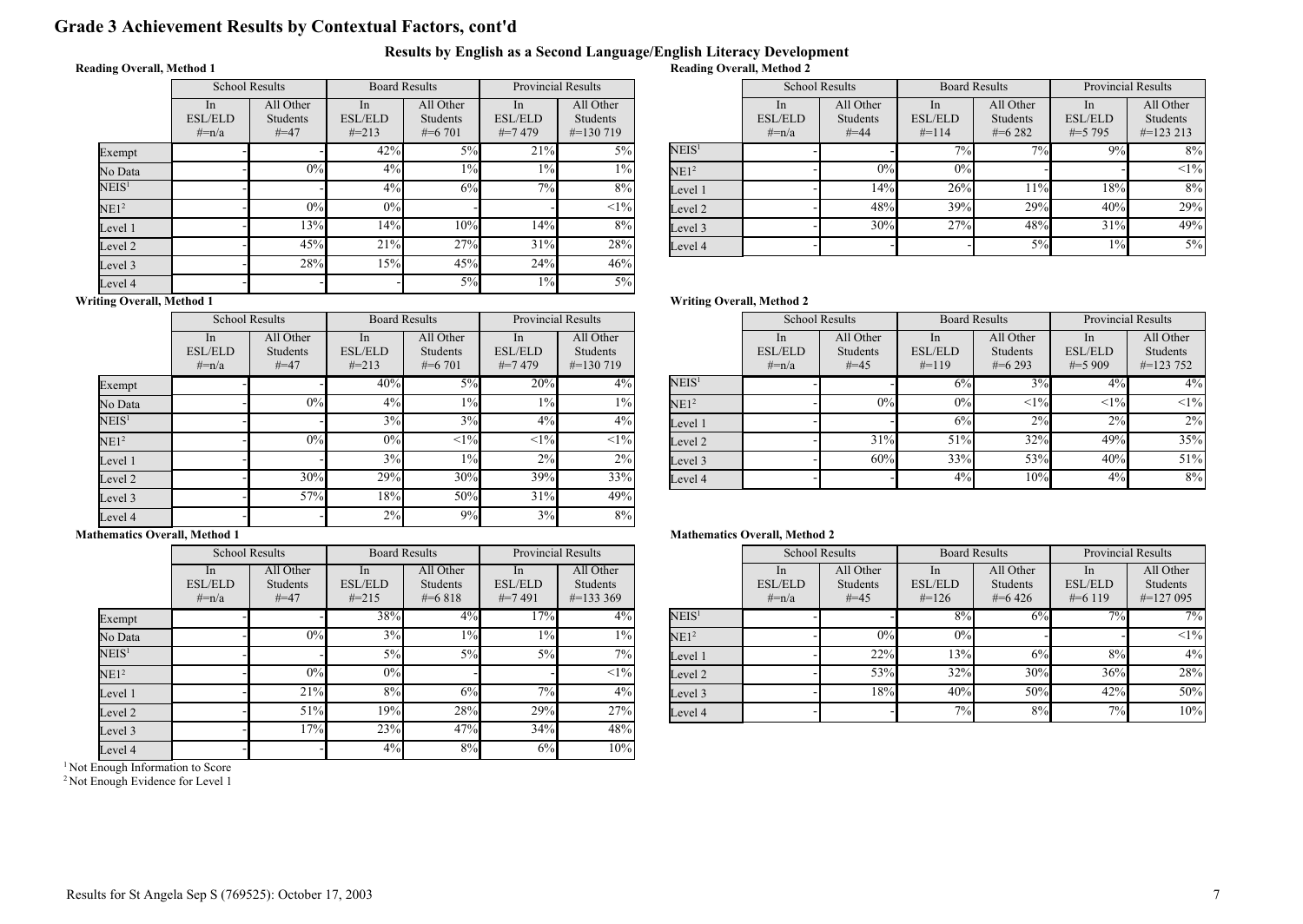# Grade 3 Achievement Results by Contextual Factors, cont'd

#### Results for Students with Special Needs (excluding Gifted and Enriched) Reading Overall, Method 2

# Reading Overall, Method 1

|                   | <b>School Results</b>          |                                          | <b>Board Results</b>         |                                    | <b>Provincial Results</b>      |                                        |  |
|-------------------|--------------------------------|------------------------------------------|------------------------------|------------------------------------|--------------------------------|----------------------------------------|--|
|                   | Special<br>Needs<br>$\# = n/a$ | All Other<br><b>Students</b><br>$# = 48$ | Special<br>Needs<br>$\#=911$ | All Other<br>Students<br>$\#=6003$ | Special<br>Needs<br>$\#=23926$ | All Other<br>Students<br>$\#$ =114 272 |  |
| Exempt            |                                |                                          | 34%                          | $2\%$                              | 26%                            | $1\%$                                  |  |
| No Data           |                                | 0%                                       | 2%                           | $1\%$                              | 2%                             | $1\%$                                  |  |
| $\mathrm{NEIS}^1$ |                                |                                          | 9%                           | 6%                                 | 12%                            | 7%                                     |  |
| NE1 <sup>2</sup>  |                                | 0%                                       |                              | $0\%$                              | <1%                            | $<1\%$                                 |  |
| Level 1           |                                | 15%                                      | 18%                          | 9%                                 | 17%                            | 6%                                     |  |
| Level 2           |                                | 48%                                      | 22%                          | 28%                                | 28%                            | 28%                                    |  |
| Level 3           |                                | 25%                                      | 14%                          | 49%                                | 15%                            | 51%                                    |  |
| Level 4           |                                |                                          |                              | $5\%$                              | $1\%$                          | 6%                                     |  |

| <b>Provincial Results</b> |                                               |                   | <b>School Results</b>       |                                          | <b>Board Results</b>           |                                             | <b>Provincial Results</b>        |                                               |
|---------------------------|-----------------------------------------------|-------------------|-----------------------------|------------------------------------------|--------------------------------|---------------------------------------------|----------------------------------|-----------------------------------------------|
| ecial<br>eeds<br>3926     | All Other<br><b>Students</b><br>$\#$ =114 272 |                   | Special<br>Needs<br>$#=n/a$ | All Other<br><b>Students</b><br>$# = 47$ | Special<br>Needs<br>$\# = 575$ | All Other<br><b>Students</b><br>$\# = 5821$ | Special<br>Needs<br>$\#$ =17 297 | All Other<br><b>Students</b><br>$\#$ =111 711 |
| 26%                       | $1\%$                                         | NEIS <sup>1</sup> |                             |                                          | 14%                            | 6%                                          | 16%                              | 7%                                            |
| 2%                        | $1\%$                                         | NE1 <sup>2</sup>  |                             | 0%                                       |                                | 0%                                          | <1%                              | <1%                                           |
| 12%                       | 7%1                                           | Level 1           |                             | 15%                                      | 29%                            | 9%                                          | 24%                              | 6%                                            |
| <1%                       | $<1\%$                                        | Level 2           |                             | 49%                                      | 34%                            | 29%                                         | 38%                              | 28%                                           |
| 17%                       | 6%                                            | Level 3           |                             | 26%                                      | 22%                            | 51%                                         | 20%                              | 53%                                           |
| 28%                       | 28%                                           | Level 4           |                             |                                          |                                | 6%                                          | $1\%$                            | 6%                                            |

# Writing Overall, Method 1

 $\mathbf{E}$ 

|                   | <b>School Results</b>          |                                   | <b>Board Results</b>        |                                           | <b>Provincial Results</b>      |                                      |  |
|-------------------|--------------------------------|-----------------------------------|-----------------------------|-------------------------------------------|--------------------------------|--------------------------------------|--|
|                   | Special<br>Needs<br>$\# = n/a$ | All Other<br>Students<br>$# = 48$ | Special<br>Needs<br>$#=911$ | All Other<br><b>Students</b><br>$\#=6003$ | Special<br>Needs<br>$\#=23926$ | All Other<br>Students<br>$\#=114272$ |  |
| Exempt            |                                |                                   | 33%                         | 2%                                        | 24%                            | $1\%$                                |  |
| No Data           |                                | 0%                                | 2%                          | $1\%$                                     | 2%                             | $1\%$                                |  |
| NEIS <sup>1</sup> |                                |                                   | $5\%$                       | 3%                                        | 7%                             | 3%                                   |  |
| NE1 <sup>2</sup>  |                                | 0%                                |                             |                                           | <1%                            | $<1\%$                               |  |
| Level 1           |                                |                                   | $5\%$                       | $1\%$                                     | $5\%$                          | $1\%$                                |  |
| Level 2           |                                | 31%                               | 39%                         | 28%                                       | 47%                            | 30%                                  |  |
| Level 3           |                                | 56%                               | 14%                         | 54%                                       | 15%                            | 55%                                  |  |
| Level 4           |                                |                                   | $1\%$                       | 10%                                       | $1\%$                          | 9%                                   |  |

#### Mathematics Overall, Method 1

|                   |                                | <b>School Results</b>             |                              | <b>Board Results</b>                       | <b>Provincial Results</b>       |                                        |  |
|-------------------|--------------------------------|-----------------------------------|------------------------------|--------------------------------------------|---------------------------------|----------------------------------------|--|
|                   | Special<br>Needs<br>$\# = n/a$ | All Other<br>Students<br>$# = 48$ | Special<br>Needs<br>$\#=919$ | All Other<br><b>Students</b><br>$\#=6$ 114 | Special<br>Needs<br>$\#=24$ 148 | All Other<br>Students<br>$\#$ =116 712 |  |
| Exempt            |                                |                                   | 31%                          | 2%                                         | 21%                             | $1\%$                                  |  |
| No Data           |                                | 0%                                | 2%                           | $1\%$                                      | $1\%$                           | $1\%$                                  |  |
| NEIS <sup>1</sup> |                                |                                   | $5\%$                        | 5%                                         | 8%                              | 6%                                     |  |
| NE1 <sup>2</sup>  |                                | 0%                                |                              |                                            | <1%                             | <1%                                    |  |
| Level 1           |                                | 25%                               | 12%                          | 5%                                         | 10%                             | 3%                                     |  |
| Level 2           |                                | 50%                               | 26%                          | 28%                                        | 33%                             | 26%                                    |  |
| Level 3           |                                | 17%                               | 21%                          | 50%                                        | 25%                             | 52%                                    |  |
| Level 4           |                                |                                   | 2%                           | 8%                                         | 2%                              | 11%                                    |  |

<sup>1</sup> Not Enough Information to Score

<sup>2</sup> Not Enough Evidence for Level 1

#### Writing Overall, Method 2

| <b>Provincial Results</b> |                                               |                   | <b>School Results</b>       |                                        | <b>Board Results</b>        |                                      | <b>Provincial Results</b>      |                                               |
|---------------------------|-----------------------------------------------|-------------------|-----------------------------|----------------------------------------|-----------------------------|--------------------------------------|--------------------------------|-----------------------------------------------|
| ecial<br>eeds<br>3926     | All Other<br><b>Students</b><br>$\#$ =114 272 |                   | Special<br>Needs<br>$#=n/a$ | All Other<br><b>Students</b><br>$#=47$ | Special<br>Needs<br>$#=594$ | All Other<br>Students<br>$\# = 5818$ | Special<br>Needs<br>$\#=17928$ | All Other<br><b>Students</b><br>$\#$ =111 733 |
| 24%                       | $1\%$                                         | NEIS <sup>1</sup> |                             |                                        | 8%                          | 3%                                   | $9\%$                          | 3%                                            |
| 2%                        | $1\%$                                         | NE1 <sup>2</sup>  |                             | 0%                                     |                             |                                      | <1%                            | <1%                                           |
| 7%                        | 3%                                            | Level 1           |                             |                                        | 8%                          | $1\%$                                | 7%                             | $1\%$                                         |
| <1%                       | $<1\%$                                        | Level 2           |                             | 32%                                    | 60%                         | 29%                                  | 63%                            | 31%                                           |
| 5%                        | $1\%$                                         | Level 3           |                             | 57%                                    | 21%                         | 56%                                  | 20%                            | 56%                                           |
| 47%                       | 30%                                           | Level 4           |                             |                                        | 2%                          | 11%                                  | $1\%$                          | 9%                                            |

| <b>Provincial Results</b> |                                               |                   | <b>School Results</b>       |                                          | <b>Board Results</b>        |                                    | <b>Provincial Results</b>          |                                        |
|---------------------------|-----------------------------------------------|-------------------|-----------------------------|------------------------------------------|-----------------------------|------------------------------------|------------------------------------|----------------------------------------|
| ecial<br>eeds<br>4 1 4 8  | All Other<br><b>Students</b><br>$\#$ =116.712 |                   | Special<br>Needs<br>$#=n/a$ | All Other<br><b>Students</b><br>$# = 47$ | Special<br>Needs<br>$#=612$ | All Other<br>Students<br>$\#=5940$ | Special<br>Needs<br>$\# = 18\,772$ | All Other<br>Students<br>$\#$ =114 442 |
| 21%                       | $1\%$                                         | NEIS <sup>1</sup> |                             |                                          | 8%                          | 5%                                 | 10%                                | 6%                                     |
| $1\%$                     | $1\%$                                         | NE1 <sup>2</sup>  |                             | 0%                                       |                             |                                    | <1%                                | <1%                                    |
| 8%                        | 6%                                            | Level 1           |                             | 26%                                      | 19%                         | 5%                                 | 13%                                | 3%                                     |
| <1%                       | <1%                                           | Level 2           |                             | 51%                                      | 38%                         | 29%                                | 42%                                | 26%                                    |
| 10%                       | 3%                                            | Level 3           |                             | 17%                                      | 31%                         | 51%                                | 32%                                | 53%                                    |
| 33%                       | 26%                                           | Level 4           |                             |                                          | 3%                          | 9%                                 | 3%                                 | 11%                                    |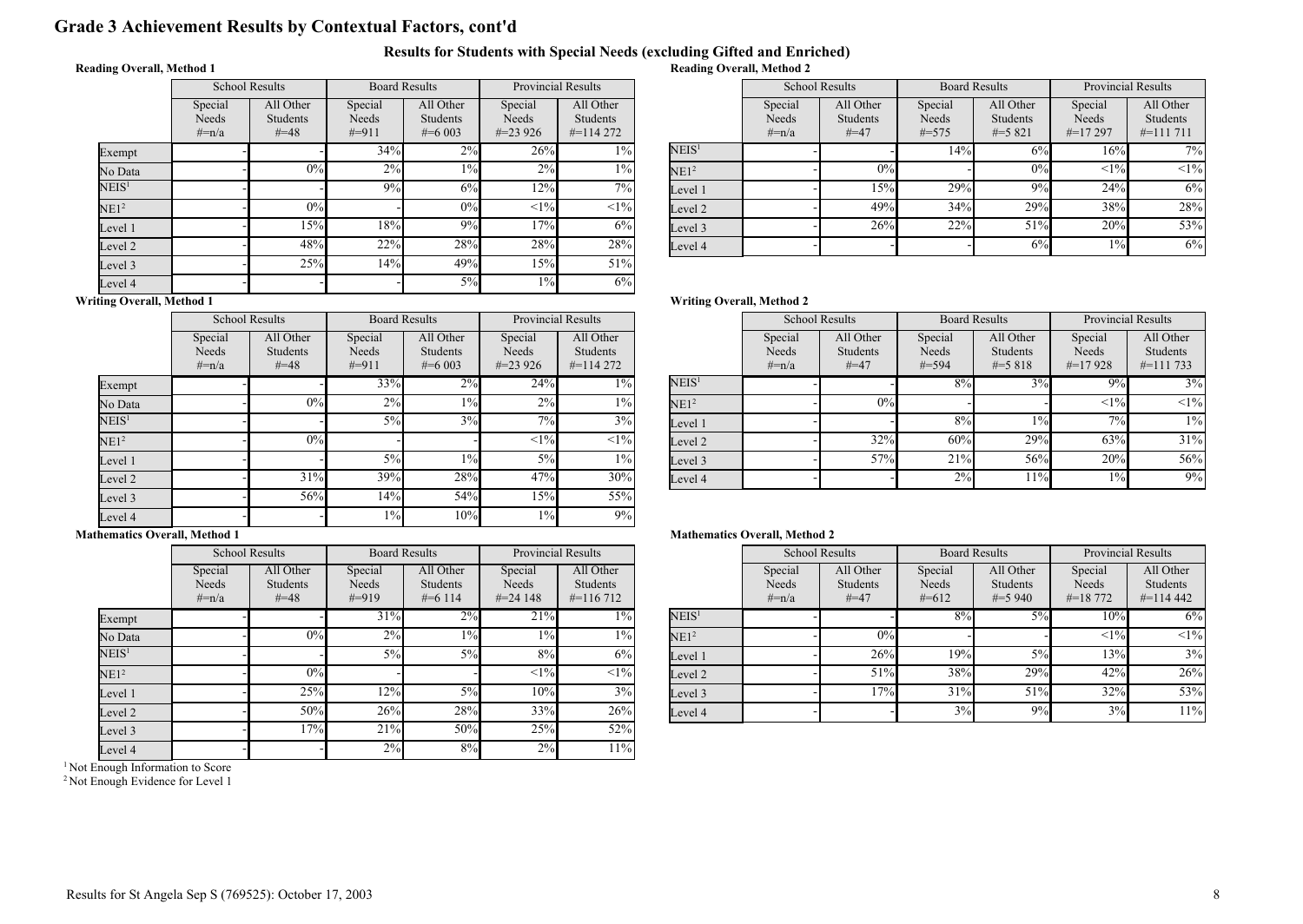# Grade 3 Achievement Results by Contextual Factors, cont'd

#### Reading<sup>3</sup>Overall, Method 1

|  |  | Results for Students in French Immersion |
|--|--|------------------------------------------|
|  |  | Reading <sup>3</sup> Overall, Method 2   |

|                          | <b>School Results</b>          |                                 |                                | <b>Board Results</b>                      | <b>Provincial Results</b>        |                                               |  |
|--------------------------|--------------------------------|---------------------------------|--------------------------------|-------------------------------------------|----------------------------------|-----------------------------------------------|--|
|                          | French<br>Immersion<br>$# = 0$ | All Other<br>Students<br>$#=52$ | French<br>Immersion<br>$# = 0$ | All Other<br><b>Students</b><br>$\#=6914$ | French<br>Immersion<br>$\#=5924$ | All Other<br><b>Students</b><br>$\#$ =132 274 |  |
| Exempt                   |                                | 8%                              |                                | 6%                                        | $2\%$                            | 6%                                            |  |
| No Data                  |                                | 0%                              |                                | $1\%$                                     | $1\%$                            | $1\%$                                         |  |
| NEIS <sup>1</sup>        |                                |                                 |                                | 6%                                        | 8%                               | 8%                                            |  |
| NE1 <sup>2</sup>         |                                | 0%                              |                                |                                           |                                  | <1%                                           |  |
| Level 1                  |                                | 13%                             |                                | 10%                                       | 6%                               | 8%                                            |  |
| Level 2                  |                                | 44%                             |                                | 27%                                       | 26%                              | 28%                                           |  |
| Level 3                  |                                | 25%                             |                                | 44%                                       | 51%                              | 45%                                           |  |
| Level 4<br>$\sim$ $\sim$ |                                |                                 |                                | $5\%$                                     | 5%                               | $5\%$                                         |  |

| <b>Provincial Results</b> |                 |                   | <b>School Results</b> |           | <b>Board Results</b> |                 | <b>Provincial Results</b> |                 |
|---------------------------|-----------------|-------------------|-----------------------|-----------|----------------------|-----------------|---------------------------|-----------------|
| ench                      | All Other       |                   | French                | All Other | French               | All Other       | French                    | All Other       |
| ersion                    | <b>Students</b> |                   | Immersion             | Students  | Immersion            | <b>Students</b> | Immersion                 | <b>Students</b> |
| 5 924                     | $\#$ =132 274   |                   | $#=0$                 | $# = 48$  | $#=0$                | $\#$ =6 396     | $\# = 5,767$              | $\#$ =123 241   |
| 2%                        | 6%              | NEIS <sup>1</sup> |                       |           |                      | $7\%$           | 9%                        | $8\%$           |
| $1\%$                     | $1\%$           | NE1 <sup>2</sup>  |                       | 0%        |                      |                 |                           | $<1\%$          |
| 8%                        | $8\%$           | Level 1           |                       | 15%       |                      | 11%             | 6%                        | 9%              |
|                           | <1%             | Level 2           |                       | 48%       |                      | 29%             | 27%                       | 30%             |
| 6%                        | 8%              | Level 3           |                       | 27%       |                      | 48%             | 52%                       | 48%             |
| 26%                       | 28%             | Level 4           |                       |           |                      | 5%              | $5\%$                     | 5%              |

#### Writing<sup>3</sup>Overall, Method 1

|                   | <b>School Results</b>          |                                 | <b>Board Results</b>           |                                    | <b>Provincial Results</b>        |                                       |
|-------------------|--------------------------------|---------------------------------|--------------------------------|------------------------------------|----------------------------------|---------------------------------------|
|                   | French<br>Immersion<br>$# = 0$ | All Other<br>Students<br>$#=52$ | French<br>Immersion<br>$# = 0$ | All Other<br>Students<br>$\#=6914$ | French<br>Immersion<br>$\#=5924$ | All Other<br>Students<br>$\#=1322274$ |
| Exempt            |                                |                                 |                                | 6%                                 | 2%                               | $5\%$                                 |
| No Data           |                                | 0%                              |                                | 2%                                 | $1\%$                            | $1\%$                                 |
| NEIS <sup>1</sup> |                                |                                 |                                | 3%                                 | 4%                               | 4%                                    |
| NE1 <sup>2</sup>  |                                | 0%                              |                                | <1%                                |                                  | $<1\%$                                |
| Level 1           |                                |                                 |                                | $2\%$                              | $1\%$                            | $2\%$                                 |
| Level 2           |                                | 31%                             |                                | 30%                                | 30%                              | 34%                                   |
| Level 3           |                                | 52%                             |                                | 49%                                | 53%                              | 47%                                   |
| Level 4           |                                |                                 |                                | 9%                                 | 10%                              | 7%                                    |

#### Mathematics<sup>4</sup> Overall, Method 1

|                   | <b>School Results</b>        |                                 | <b>Board Results</b>           |                                    | <b>Provincial Results</b>          |                                               |
|-------------------|------------------------------|---------------------------------|--------------------------------|------------------------------------|------------------------------------|-----------------------------------------------|
|                   | French<br>Immersion<br>$#=0$ | All Other<br>Students<br>$#=52$ | French<br>Immersion<br>$#=119$ | All Other<br>Students<br>$\#=6914$ | French<br>Immersion<br>$\# = 8586$ | All Other<br><b>Students</b><br>$\#$ =132 274 |
| Exempt            |                              | 6%                              | 0%                             | 5%                                 | $1\%$                              | 5%                                            |
| No Data           |                              | 0%                              |                                | $1\%$                              | $1\%$                              | 1%                                            |
| $\mathrm{NEIS}^1$ |                              | 2%                              | 4%                             | 5%                                 | 8%                                 | 7%                                            |
| NE1 <sup>2</sup>  |                              | 0%                              | 0%                             | <1%                                | 0%                                 | $<1\%$                                        |
| Level 1           |                              | 23%                             | 3%                             | 6%                                 | 2%                                 | 4%                                            |
| Level 2           |                              | 50%                             | 13%                            | 28%                                | 23%                                | 27%                                           |
| Level 3           |                              | 15%                             | 71%                            | 46%                                | 54%                                | 47%                                           |
| Level 4           |                              | 4%                              | 8%                             | 8%                                 | 11%                                | 9%                                            |

3

## Writing<sup>3</sup>Overall, Method 2

| <b>Provincial Results</b> |                                        |                   | <b>School Results</b>        |                                 |                              | <b>Board Results</b>                 | <b>Provincial Results</b>           |                                        |
|---------------------------|----------------------------------------|-------------------|------------------------------|---------------------------------|------------------------------|--------------------------------------|-------------------------------------|----------------------------------------|
| ench<br>ersion<br>5924    | All Other<br>Students<br>$\#$ =132 274 |                   | French<br>Immersion<br>$#=0$ | All Other<br>Students<br>$#=49$ | French<br>Immersion<br>$#=0$ | All Other<br>Students<br>$\# = 6412$ | French<br>Immersion<br>$\# = 5,762$ | All Other<br>Students<br>$\#$ =123 899 |
| 2%                        | $5\%$                                  | NEIS <sup>1</sup> |                              |                                 |                              | 3%                                   | 4%                                  | 4%                                     |
| $1\%$                     | $1\%$                                  | NE1 <sup>2</sup>  |                              | 0%                              |                              | <1%                                  |                                     | $<1\%$                                 |
| $4\%$                     | $4\%$                                  | Level 1           |                              |                                 |                              | 2%                                   | $1\%$                               | 2%                                     |
|                           | $<1\%$                                 | Level 2           |                              | 33%                             |                              | 32%                                  | 31%                                 | 36%                                    |
| $1\%$                     | 2%                                     | Level 3           |                              | $55\%$                          |                              | 53%                                  | 54%                                 | 51%                                    |
| 30%                       | 34%                                    | Level 4           |                              |                                 |                              | 10%                                  | 10%                                 | 8%                                     |
| $-0.01$                   | $1 - 0$                                |                   |                              |                                 |                              |                                      |                                     |                                        |

#### Mathematics<sup>4</sup> Overall, Method 2

| <b>Provincial Results</b> |                                               |                   | <b>School Results</b>        |                                        | <b>Board Results</b>           |                                      | <b>Provincial Results</b>          |                                               |
|---------------------------|-----------------------------------------------|-------------------|------------------------------|----------------------------------------|--------------------------------|--------------------------------------|------------------------------------|-----------------------------------------------|
| ench<br>ersion<br>8 5 8 6 | All Other<br><b>Students</b><br>$\#$ =132 274 |                   | French<br>Immersion<br>$#=0$ | All Other<br><b>Students</b><br>$#=49$ | French<br>Immersion<br>$#=117$ | All Other<br>Students<br>$\#$ =6.435 | French<br>Immersion<br>$\# = 8417$ | All Other<br><b>Students</b><br>$\#$ =124 797 |
| $1\%$                     | 5%                                            | NEIS <sup>1</sup> |                              | 2%                                     | 4%                             | 6%                                   | 8%                                 | $7\overline{\%}$                              |
| $1\%$                     | $1\%$                                         | NE1 <sup>2</sup>  |                              | 0%                                     | 0%                             | <1%                                  | 0%                                 | $<1\%$                                        |
| 8%                        | $7\%$ <sub>1</sub>                            | Level 1           |                              | 24%                                    | 3%                             | 7%                                   | 2%                                 | $5\%$                                         |
| 0%                        | $<$ 1% $ $                                    | Level 2           |                              | 53%                                    | 13%                            | 30%                                  | 24%                                | 29%                                           |
| 2%                        | $4\%$                                         | Level 3           |                              | 16%l                                   | 72%                            | 49%                                  | 55%                                | 50%                                           |
| 23%                       | 27%                                           | Level 4           |                              | 4%                                     | 8%                             | 8%                                   | 11%                                | 10%                                           |
|                           |                                               |                   |                              |                                        |                                |                                      |                                    |                                               |

Includes French Immersion students who wrote the reading and writing components in English (Options A and B). Does not include French Immersion students who did not write the reading and writing components (Option C).<br><sup>4</sup> Includes French Immersion students who wrote the mathematics component in English (Option A) or who wrote a French translation of the English-language

mathematics component (Options B and C).

<sup>&</sup>lt;sup>1</sup> Not Enough Information to Score <sup>2</sup> Not Enough Evidence for Level 1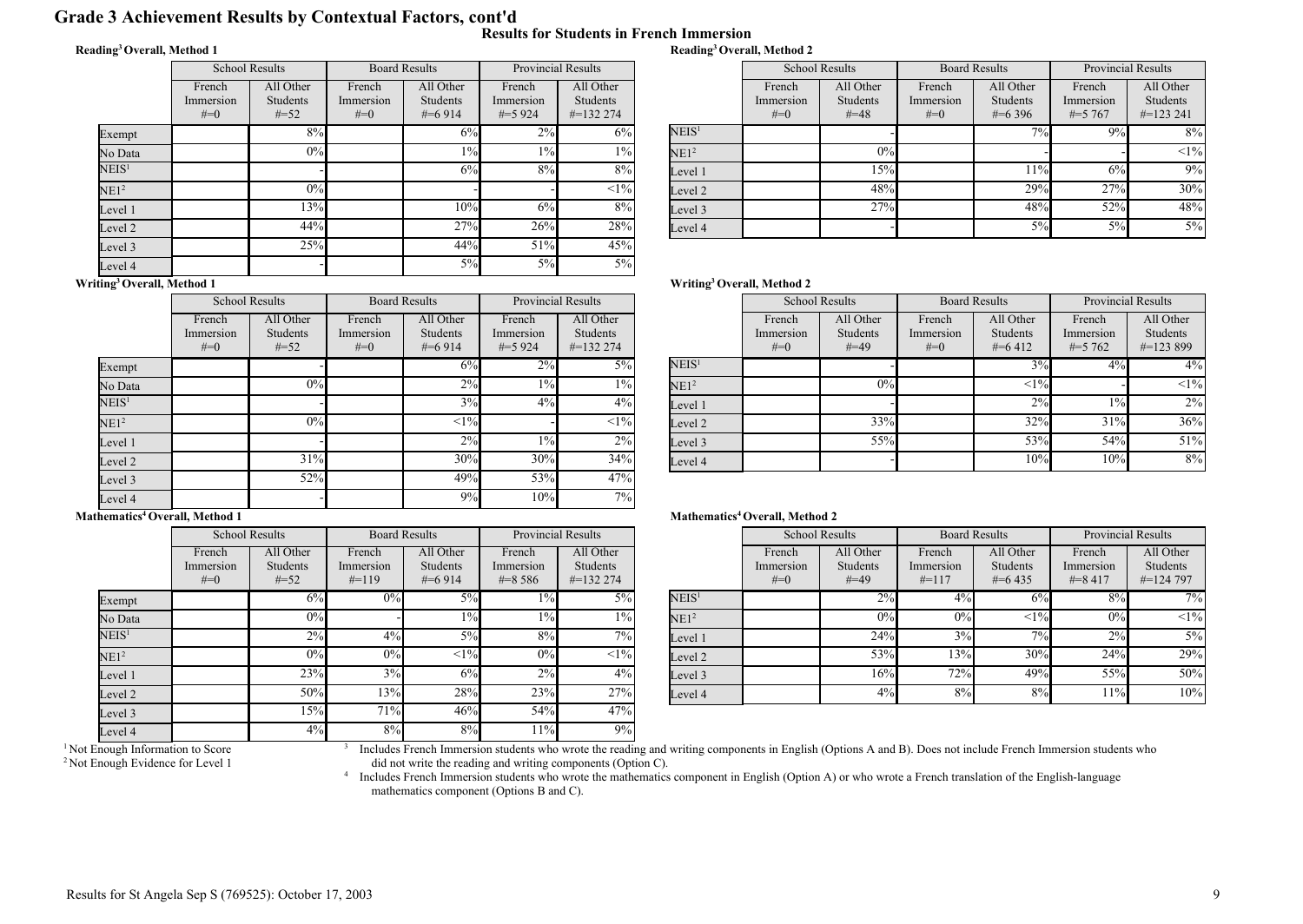# Grade 6 Achievement Results by Contextual Factors

## Reading Overall, Method 1

|                   | <b>School Results</b> |                       | <b>Board Results</b> |                           | <b>Provincial Results</b> |                            |  |
|-------------------|-----------------------|-----------------------|----------------------|---------------------------|---------------------------|----------------------------|--|
|                   | Girls<br>$#=22$       | <b>Boys</b><br>$#=22$ | Girls<br>$\#=3,307$  | <b>Boys</b><br>$\#=3,507$ | Girls<br>$\# = 70297$     | <b>Boys</b><br>$\#=73$ 155 |  |
| Exempt            | 0%                    | 0%                    | $4\%$                | 6%                        | $3\%$                     | $5\%$                      |  |
| No Data           | $0\%$                 |                       | $1\%$                | $1\%$                     | $1\%$                     | $1\%$                      |  |
| $\mathrm{NEIS}^1$ |                       | 18%                   | 4%                   | 6%                        | 4%                        | 7%                         |  |
| NE1 <sup>2</sup>  | 0%                    | 0%                    |                      |                           | <1%                       | $<1\%$                     |  |
| Level 1           |                       | 23%                   | $5\%$                | 8%                        | $5\%$                     | 8%                         |  |
| Level 2           | 23%                   | 23%                   | 22%                  | 28%                       | 24%                       | 31%                        |  |
| Level 3           | 55%                   | 32%                   | 50%                  | 43%                       | 51%                       | 42%                        |  |
| Level 4           |                       | 0%                    | 13%                  | 7%                        | 12%                       | 6%                         |  |

|  | <b>Reading Overall, Method 2</b> |  |
|--|----------------------------------|--|
|  |                                  |  |

Results by Gender\*

| <b>Provincial Results</b> |                            |                   | <b>School Results</b> |                       | <b>Board Results</b> |                           | <b>Provincial Results</b> |                             |
|---------------------------|----------------------------|-------------------|-----------------------|-----------------------|----------------------|---------------------------|---------------------------|-----------------------------|
| iirls<br>0297             | <b>Boys</b><br>$\#=73$ 155 |                   | Girls<br>$#=22$       | <b>Boys</b><br>$#=21$ | Girls<br>$\#=3$ 157  | <b>Boys</b><br>$\#=3,268$ | Girls<br>$\# = 67754$     | <b>Boys</b><br>$\# = 68730$ |
| 3%                        | $5\%$                      | NEIS <sup>1</sup> |                       | 19%                   | $4\%$                | 6%                        | 4%                        | 7%                          |
| $1\%$                     | $1\%$                      | NE1 <sup>2</sup>  | 0%                    | 0%                    |                      |                           | <1%                       | <1%                         |
| $4\%$                     | $7\%$                      | Level 1           |                       | 24%                   | 5%                   | 9%                        | 5%                        | 9%                          |
| <1%                       | <1%                        | Level 2           | 23%                   | 24%                   | 24%                  | 30%                       | 25%                       | 33%                         |
| 5%                        | 8%                         | Level 3           | 55%                   | 33%                   | 52%                  | 47%                       | 53%                       | 45%                         |
| 24%                       | 31%                        | Level 4           |                       | 0%                    | 14%                  | 8%                        | 12%                       | 6%                          |

## Writing Overall, Method 1

|                   | <b>School Results</b> |                       | <b>Board Results</b> |                           | <b>Provincial Results</b> |                            |
|-------------------|-----------------------|-----------------------|----------------------|---------------------------|---------------------------|----------------------------|
|                   | Girls<br>$#=22$       | <b>Boys</b><br>$#=22$ | Girls<br>$\#=3,307$  | <b>Boys</b><br>$\#=3,507$ | Girls<br>$\#=70297$       | <b>Boys</b><br>$\#=73$ 155 |
| Exempt            | 0%                    | 0%                    | 4%                   | 6%                        | 3%                        | $5\%$                      |
| No Data           | 0%                    |                       | $1\%$                | $1\%$                     | $1\%$                     | $1\%$                      |
| NEIS <sup>1</sup> |                       |                       | 2%                   | 3%                        | 2%                        | 4%                         |
| NE1 <sup>2</sup>  | 0%                    | 0%                    | 0%                   | 0%                        |                           | $<1\%$                     |
| Level 1           | 0%                    |                       | 3%                   | 6%                        | 3%                        | 7%                         |
| Level 2           | 27%                   | 41%                   | 23%                  | 36%                       | 27%                       | 39%                        |
| Level 3           | 59%                   | 23%                   | 52%                  | 42%                       | 50%                       | 37%                        |
| Level 4           |                       |                       | 15%                  | 6%                        | 14%                       | 6%                         |

# Writing Overall, Method 2

| <b>Provincial Results</b> |                            |                   |                 | <b>School Results</b> |                     | <b>Board Results</b>     | <b>Provincial Results</b> |                           |
|---------------------------|----------------------------|-------------------|-----------------|-----------------------|---------------------|--------------------------|---------------------------|---------------------------|
| iirls<br>0297             | <b>Boys</b><br>$\#=73$ 155 |                   | Girls<br>$#=22$ | <b>Boys</b><br>$#=21$ | Girls<br>$\#=3$ 161 | <b>Boys</b><br>$\#=3275$ | Girls<br>$\#=67800$       | <b>Boys</b><br>$\#=68657$ |
| 3%                        | 5%                         | NEIS <sup>1</sup> |                 |                       | 2%                  | $4\%$                    | $3\%$                     | $4\%$                     |
| $1\%$                     | $1\%$                      | NE1 <sup>2</sup>  | 0%              | 0%                    | 0%                  | 0%                       |                           | <1%                       |
| 2%                        | $4\%$                      | Level 1           | 0%              |                       | 3%                  | 6%                       | 3%                        | 8%                        |
|                           | $<$ 1% $ $                 | Level 2           | 27%             | 43%                   | 24%                 | 39%                      | 28%                       | 42%                       |
| 3%                        | 7%1                        | Level 3           | 59%             | 24%                   | 55%                 | 45%                      | 52%                       | 40%                       |
| 27%                       | 39%                        | Level 4           |                 |                       | 16%                 | 7%                       | 15%                       | 7%1                       |

#### Mathematics Overall, Method 1

|                   | <b>School Results</b> |                       |                     | <b>Board Results</b>      | <b>Provincial Results</b> |                            |
|-------------------|-----------------------|-----------------------|---------------------|---------------------------|---------------------------|----------------------------|
|                   | Girls<br>$#=22$       | <b>Boys</b><br>$#=22$ | Girls<br>$\#=3,307$ | <b>Boys</b><br>$\#=3,507$ | Girls<br>$\#=70297$       | <b>Boys</b><br>$\#=73$ 155 |
| Exempt            | 0%                    | 0%                    | 3%                  | 6%                        | 3%                        | $5\%$                      |
| No Data           | 0%                    |                       | $1\%$               | $1\%$                     | $1\%$                     | $1\%$                      |
| NEIS <sup>1</sup> | 0%                    |                       | 6%                  | 7%                        | $5\%$                     | 7%                         |
| NE1 <sup>2</sup>  | 0%                    | 0%                    |                     |                           | <1%                       | $<1\%$                     |
| Level 1           | 18%                   | 27%                   | 9%                  | 11%                       | 8%                        | 8%                         |
| Level 2           | 27%                   | 27%                   | 28%                 | 26%                       | 29%                       | 27%                        |
| Level 3           | 55%                   | 18%                   | 39%                 | 37%                       | 42%                       | 40%                        |
| Level 4           | $0\%$                 |                       | 14%                 | 13%                       | 13%                       | 12%                        |

#### Mathematics Overall, Method 2

| <b>Provincial Results</b> |                            |                   | <b>School Results</b> |                       | <b>Board Results</b> |                          | <b>Provincial Results</b> |                           |
|---------------------------|----------------------------|-------------------|-----------------------|-----------------------|----------------------|--------------------------|---------------------------|---------------------------|
| irls<br>0297              | <b>Boys</b><br>$\#=73$ 155 |                   | Girls<br>$#=22$       | <b>Boys</b><br>$#=21$ | Girls<br>$\#=3$ 163  | <b>Boys</b><br>$\#=3279$ | Girls<br>$\#=67714$       | <b>Boys</b><br>$\#=69047$ |
| 3%                        | $5\%$                      | NEIS <sup>1</sup> | 0%                    |                       | 6%                   | 8%                       | 6%                        | $7\overline{\%}$          |
| $1\%$                     | $1\%$                      | NE1 <sup>2</sup>  | 0%                    | 0%                    |                      |                          | <1%                       | $<1\%$                    |
| 5%                        | $7\frac{6}{6}$             | Level 1           | 18%                   | 29%                   | 9%                   | 12%                      | 8%                        | 9%                        |
| <1%                       | $<$ 1% $ $                 | Level 2           | 27%                   | 29%                   | 29%                  | 27%                      | 30%                       | 29%                       |
| 8%                        | 8%                         | Level 3           | 55%                   | 19%                   | 40%                  | 40%                      | 44%                       | 42%                       |
| 29%                       | 27%                        | Level 4           | $0\%$                 |                       | 15%                  | 14%                      | 13%                       | 13%                       |

<sup>1</sup> Not Enough Information to Score

\* Results by gender include only students for whom gender data were available.

<sup>2</sup> Not Enough Evidence for Level 1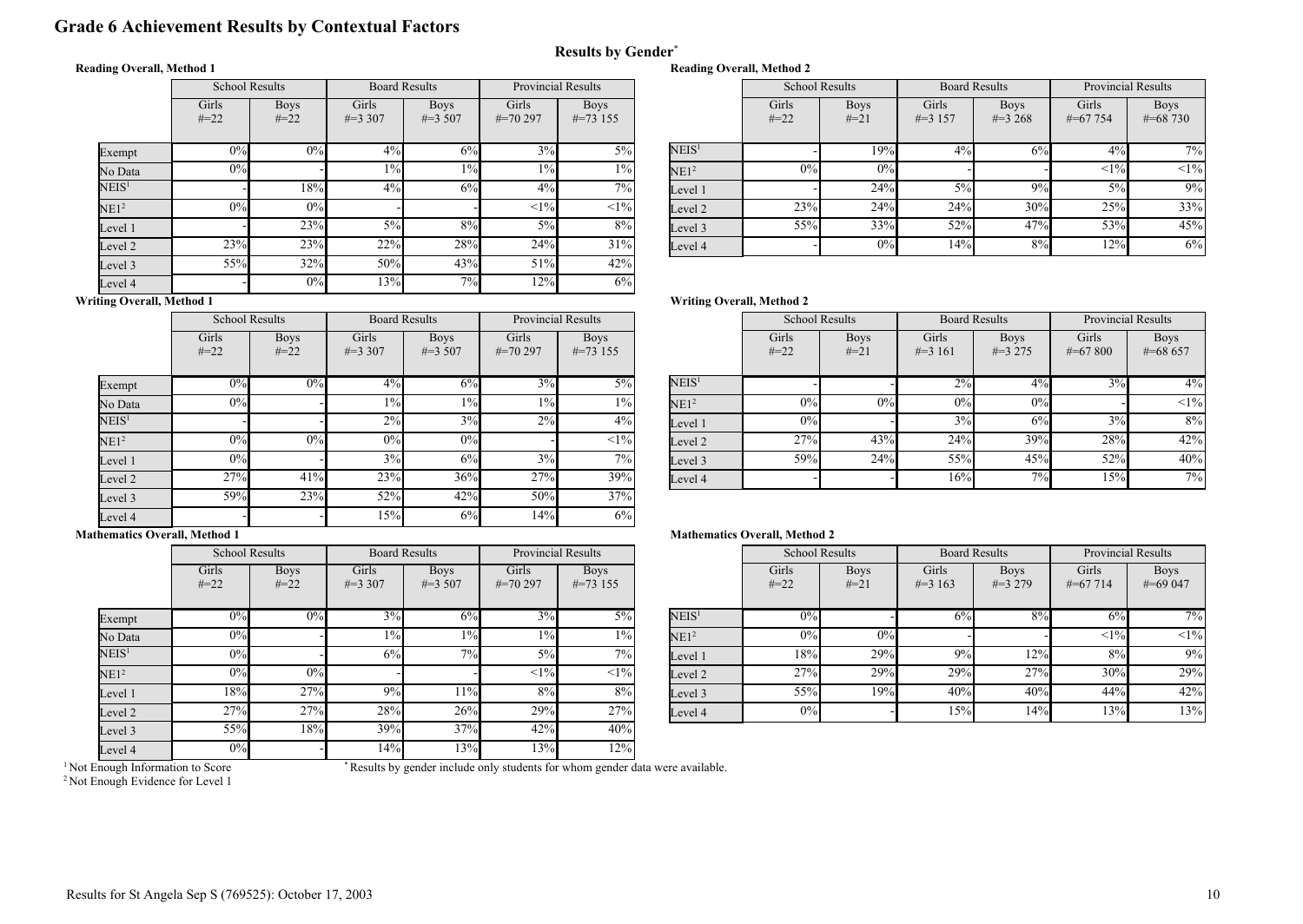# Grade 6 Achievement Results by Contextual Factors, cont'd

#### Results by English as a Second Language/English Literacy Development Reading Overall, Method 2

## Reading Overall, Method 1

|                   | <b>School Results</b>              |                                    | <b>Board Results</b>               |                                    | <b>Provincial Results</b>         |                                        |  |
|-------------------|------------------------------------|------------------------------------|------------------------------------|------------------------------------|-----------------------------------|----------------------------------------|--|
|                   | In<br><b>ESL/ELD</b><br>$\# = n/a$ | All Other<br>Students<br>$\# = 39$ | In<br><b>ESL/ELD</b><br>$\# = 319$ | All Other<br>Students<br>$\#=6580$ | In<br><b>ESL/ELD</b><br>$\#=4930$ | All Other<br>Students<br>$\#$ =139 746 |  |
| Exempt            |                                    | 0%                                 | 34%                                | 3%                                 | 27%                               | 3%                                     |  |
| No Data           |                                    |                                    |                                    | $1\%$                              | $1\%$                             | $1\%$                                  |  |
| $\mathrm{NEIS}^1$ |                                    | 10%                                | 9%                                 | $5\%$                              | 7%                                | $5\%$                                  |  |
| NE1 <sup>2</sup>  |                                    | $0\%$                              |                                    |                                    | <1%                               | $<1\%$                                 |  |
| Level 1           |                                    | 15%                                | 13%                                | 6%                                 | 13%                               | 6%                                     |  |
| Level 2           |                                    | 23%                                | 23%                                | 25%                                | 27%                               | 27%                                    |  |
| Level 3           |                                    | 46%                                | 18%                                | 48%                                | 22%                               | 48%                                    |  |
| Level 4           |                                    |                                    | 3%                                 | 11%                                | 3%                                | 9%                                     |  |

| <b>Provincial Results</b> |                                               |                   | <b>School Results</b>                          |                                           | <b>Board Results</b>                          |                                      | <b>Provincial Results</b>                     |                                        |
|---------------------------|-----------------------------------------------|-------------------|------------------------------------------------|-------------------------------------------|-----------------------------------------------|--------------------------------------|-----------------------------------------------|----------------------------------------|
| In<br>/ELD<br>4930        | All Other<br><b>Students</b><br>$\#$ =139 746 |                   | <sub>1</sub> n<br><b>ESL/ELD</b><br>$\# = n/a$ | All Other<br><b>Students</b><br>$\# = 38$ | <sub>In</sub><br><b>ESL/ELD</b><br>$\# = 208$ | All Other<br>Students<br>$\#$ =6.293 | <sub>1</sub> n<br><b>ESL/ELD</b><br>$\#=3536$ | All Other<br>Students<br>$\#$ =133 947 |
| 27%                       | $3\%$                                         | NEIS <sup>1</sup> |                                                | 11%                                       | 14%                                           | 5%                                   | 10%                                           | 6%                                     |
| $1\%$                     | $1\%$                                         | NE1 <sup>2</sup>  |                                                | 0%                                        |                                               |                                      | <1%                                           | <1%                                    |
| 7%                        | $5\%$                                         | Level 1           |                                                | 16%                                       | 19%                                           | 7%                                   | 19%                                           | 7%                                     |
| <1%                       | $<1\%$                                        | Level 2           |                                                | 24%                                       | 35%                                           | 27%                                  | 37%                                           | 29%                                    |
| 13%                       | 6%                                            | Level 3           |                                                | 47%                                       | 27%                                           | 50%                                  | 30%                                           | 50%                                    |
| 27%                       | 27%                                           | Level 4           |                                                |                                           | 4%                                            | 11%                                  | 4%                                            | 9%                                     |

# Writing Overall, Method 1

 $\overline{\mathbf{E}}$ 

|                   | <b>School Results</b>            |                                           | <b>Board Results</b>                           |                                    | <b>Provincial Results</b>         |                                               |
|-------------------|----------------------------------|-------------------------------------------|------------------------------------------------|------------------------------------|-----------------------------------|-----------------------------------------------|
|                   | In.<br><b>ESL/ELD</b><br>$#=n/a$ | All Other<br><b>Students</b><br>$\# = 39$ | <sub>1</sub> n<br><b>ESL/ELD</b><br>$\# = 319$ | All Other<br>Students<br>$\#=6580$ | In<br><b>ESL/ELD</b><br>$\#=4930$ | All Other<br><b>Students</b><br>$\#$ =139 746 |
| Exempt            |                                  | 0%                                        | 34%                                            | 3%                                 | 26%                               | 3%                                            |
| No Data           |                                  |                                           |                                                | $1\%$                              | 2%                                | $1\%$                                         |
| NEIS <sup>1</sup> |                                  |                                           | 3%                                             | 3%                                 | $4\%$                             | 3%                                            |
| NE1 <sup>2</sup>  |                                  | 0%                                        | 0%                                             | 0%                                 |                                   | $<1\%$                                        |
| Level 1           |                                  |                                           | 12%                                            | 4%                                 | 10%                               | $5\%$                                         |
| Level 2           |                                  | 33%                                       | 30%                                            | 30%                                | 35%                               | 33%                                           |
| Level 3           |                                  | 44%                                       | 18%                                            | 48%                                | 21%                               | 44%                                           |
| Level 4           |                                  |                                           | 3%                                             | 11%                                | 3%                                | 10%                                           |

School Results

Writing Overall, Method 2

|                   | In<br><b>ESL/ELD</b><br>$#=n/a$ | All Other<br><b>Students</b><br>$#=38$ | In<br><b>ESL/ELD</b><br>$\# = 208$ | All Other<br><b>Students</b><br>$#=6304$ | In<br><b>ESL/ELD</b><br>$\#=3,560$ | All Other<br><b>Students</b><br>$\#$ =133 891 |
|-------------------|---------------------------------|----------------------------------------|------------------------------------|------------------------------------------|------------------------------------|-----------------------------------------------|
| NEIS <sup>1</sup> |                                 |                                        | 5%                                 | 3%                                       | 5%                                 | 3%                                            |
| NE1 <sup>2</sup>  |                                 | 0%                                     | 0%                                 | 0%                                       |                                    | $<1\%$                                        |
| Level 1           |                                 |                                        | $18\%$                             | $4\%$                                    | 14%l                               | $5\%$                                         |
| Level 2           |                                 | 34%                                    | 46%                                | 31%                                      | 48%                                | 35%                                           |
| Level 3           |                                 | 45%                                    | 27%                                | 50%                                      | 29%                                | 46%                                           |
| Level 4           |                                 |                                        | 4%                                 | 12%                                      | 4%                                 | 11%                                           |

Board Results

Provincial Results Provincial Results

#### Mathematics Overall, Method 1

|                   |                                    | <b>School Results</b>                  | <b>Board Results</b>               |                                      | <b>Provincial Results</b>         |                                               |
|-------------------|------------------------------------|----------------------------------------|------------------------------------|--------------------------------------|-----------------------------------|-----------------------------------------------|
|                   | In<br><b>ESL/ELD</b><br>$\# = n/a$ | All Other<br><b>Students</b><br>$#=39$ | In<br><b>ESL/ELD</b><br>$\# = 319$ | All Other<br>Students<br>$\#$ =6.580 | In<br><b>ESL/ELD</b><br>$\#=4930$ | All Other<br><b>Students</b><br>$\#$ =139 746 |
| Exempt            |                                    | 0%                                     | 30%                                | 3%                                   | 22%                               | 3%                                            |
| No Data           |                                    |                                        |                                    | $1\%$                                | $1\%$                             | $1\%$                                         |
| NEIS <sup>1</sup> |                                    |                                        | 11%                                | 6%                                   | 7%                                | 6%                                            |
| NE1 <sup>2</sup>  |                                    | 0%                                     | 0%                                 |                                      | 0%                                | $<1\%$                                        |
| Level 1           |                                    | 18%                                    | 15%                                | 10%                                  | 11%                               | 8%                                            |
| Level 2           |                                    | 31%                                    | 18%                                | 27%                                  | 23%                               | 28%                                           |
| Level 3           |                                    | 36%                                    | 19%                                | 39%                                  | 26%                               | 41%                                           |
| Level 4           |                                    |                                        | 6%                                 | 14%                                  | 9%                                | 12%                                           |

<sup>1</sup> Not Enough Information to Score

<sup>2</sup> Not Enough Evidence for Level 1

|                     | <b>Provincial Results</b>                     |                   | <b>School Results</b>                       |                                           | <b>Board Results</b>                          |                                      | <b>Provincial Results</b>            |                                        |
|---------------------|-----------------------------------------------|-------------------|---------------------------------------------|-------------------------------------------|-----------------------------------------------|--------------------------------------|--------------------------------------|----------------------------------------|
| In<br>/ELD<br>4 930 | All Other<br><b>Students</b><br>$\#=139\,746$ |                   | <sub>1</sub> n<br><b>ESL/ELD</b><br>$#=n/a$ | All Other<br><b>Students</b><br>$\# = 38$ | <sub>In</sub><br><b>ESL/ELD</b><br>$\# = 222$ | All Other<br>Students<br>$\#$ =6.296 | In<br><b>ESL/ELD</b><br>$\# = 3$ 782 | All Other<br>Students<br>$\#$ =133 977 |
| 22%                 | $3\%$                                         | NEIS <sup>1</sup> |                                             |                                           | 15%                                           | 6%                                   | 10%                                  | $7\overline{\%}$                       |
| $1\%$               | $1\%$                                         | NE1 <sup>2</sup>  |                                             | 0%                                        | 0%                                            |                                      | 0%                                   | $<1\%$                                 |
| 7%                  | 6%                                            | Level 1           |                                             | 18%                                       | 22%                                           | 10%                                  | 14%                                  | 8%                                     |
| 0%                  | $<1\%$                                        | Level 2           |                                             | 32%                                       | 27%                                           | 28%                                  | 30%                                  | 29%                                    |
| 11%                 | 8%                                            | Level 3           |                                             | 37%                                       | 27%                                           | 40%                                  | 34%                                  | 43%                                    |
| 23%                 | 28%                                           | Level 4           |                                             |                                           | 9%                                            | 14%                                  | 12%                                  | 13%                                    |